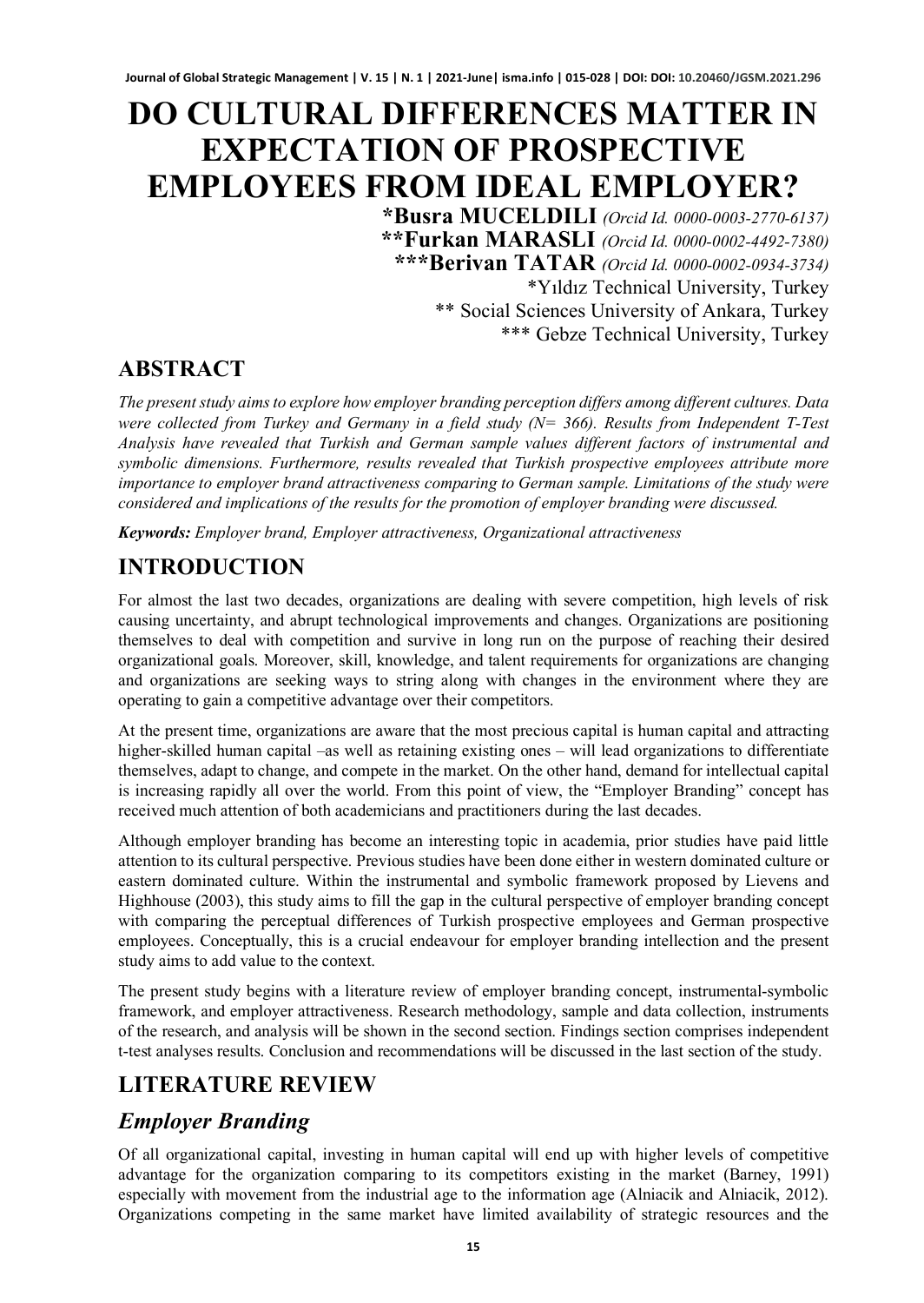competition for these scarce resources are fierce, because organizations serving similar goods and services might have more similarities rather than the differences they have. The resource-based view is actually a management device in order to assess the organizations' available strategic assets which might bring competitive advantage with it. It is also based on the idea of using all useful resources in an efficient and effective manner to differentiate the organization from its existing rivals. It aims to create a synergy among the organization with its existing resources. Also, the resources must not be easily duplicated or imitated by the competitors. As the hardest thing to duplicate and precious resource in an organization is human, it is essential to have well-established organizational attractiveness to attract potential human capital and sustain the existing employees who have the potential to bring value to the organization. With highly attracted, satisfied and committed employees, organizations have a better chance to gain competitive advantage easily comparing to their existing competitors who don't have a good recognition in terms of employer branding.

The employer Branding concept has first been mentioned by Ambler and Barrow (1996), defined as "the package of functional, economic and psychological benefits provided by employment, and identified with the employing company." It is necessary to examine these three dimensions stated in the definition. Functional benefits that Employer Brand offers are defined as developmental, career-enhancing and useful activities. Economic benefits represent the monetarily and material rewards. And last, psychological benefits are the feelings such as belonging, direction and purpose (Ambler and Barrow, 1996). The authors continue to suggest that just like a traditional brand, employer brand also has personality and positioning. "Employer branding is therefore concerned with building an image in the minds of the potential labour market that the company, above all others, is a 'great place to work" (Ewing et al., 2002).

According to Sullivan (2004), employer branding is "a targeted, long-term strategy to manage the awareness and perceptions of employees, potential employees, and related stakeholders with regards to a particular firm" (Sullivan, 2004). From this point of view, it seems to be quite obvious that in order to differentiate themselves, organizations must create a highly regarded employer brand to create a desirable and attractive image in the eyes of both existing and potential employees. For example, Berthon et al. 2005 noted that "Competition for the best employees became almost as fierce as competition for customers". "Organizations have to differentiate themselves from their competitors and to be seen as attractive employers for prospective applicants and current employees." (Lievens and Highhouse, 2003). According to Sullivan (2002) "employer branding is a possible way to position the organization as a unique and differentiated employer in the eyes of potential employees, striving towards differentiating the organization from its competitors, and creating their own uniqueness as an organization."

In this respect, organizations must have the following eight dimensions in order to create a successful and differentiated employer brand which are; "(i) a culture of sharing and continuous improvement, (ii) a balance between good management and high productivity, (iii) obtaining public recognition (iv) employees "proactively" telling stories, (v) getting talked about, (vi) becoming a benchmark firm, (vii) increasing candidate awareness of your best practices, (viii) branding assessment metrics." These eight elements are core dimensions for establishing a successful employer branding image in order to differentiate the organization from its competitors (Sullivan, 2004).

The employer brand concept has benefits for both individuals and organizations. From an individuals' point of view, belonging to an organization that has a strong employer brand increases employees' self-esteem, identification (Lievens, Van Hoye, and Anseel, 2007), motivation, and their commitment to the organization (Ito, Brotheridge and McFarland, 2013). From the organizations' point of view, it has a key impact on organizational attractiveness, productivity, intellectual capital, retention, and lower turnover rates of existing employees. Developing a well-recognized employer brand image will lead organizations to lower their recruitment costs. The required time and effort for hiring, training, and adapting new employees to the organization is quite a lot. Due to this fact, organizations are trying to find ways to lower their turnover rates to avoid the cost of recruitment. Also, lower turnover means higher retention for the organization. According to Mosley (2007) employer brand consists of activities that are applied by organizations in order to attract potential employees and retain the existing workforce for the organization. The increase in motivation levels of both employees and managers, increased organizational commitment (Sullivan, 2004), higher levels of job satisfaction (Schlager et al., 2011), organizational performance (Fernon, 2008), higher loyalty among existing employees Wahba and Elmanadily (2015), gaining competitive advantage (Schlager et al., 2011; Knox and Freeman,2006) through differentiation (Mosley, 2007) are some other benefits of establishing qualified employer brand image. The rising importance of intangible resources rather than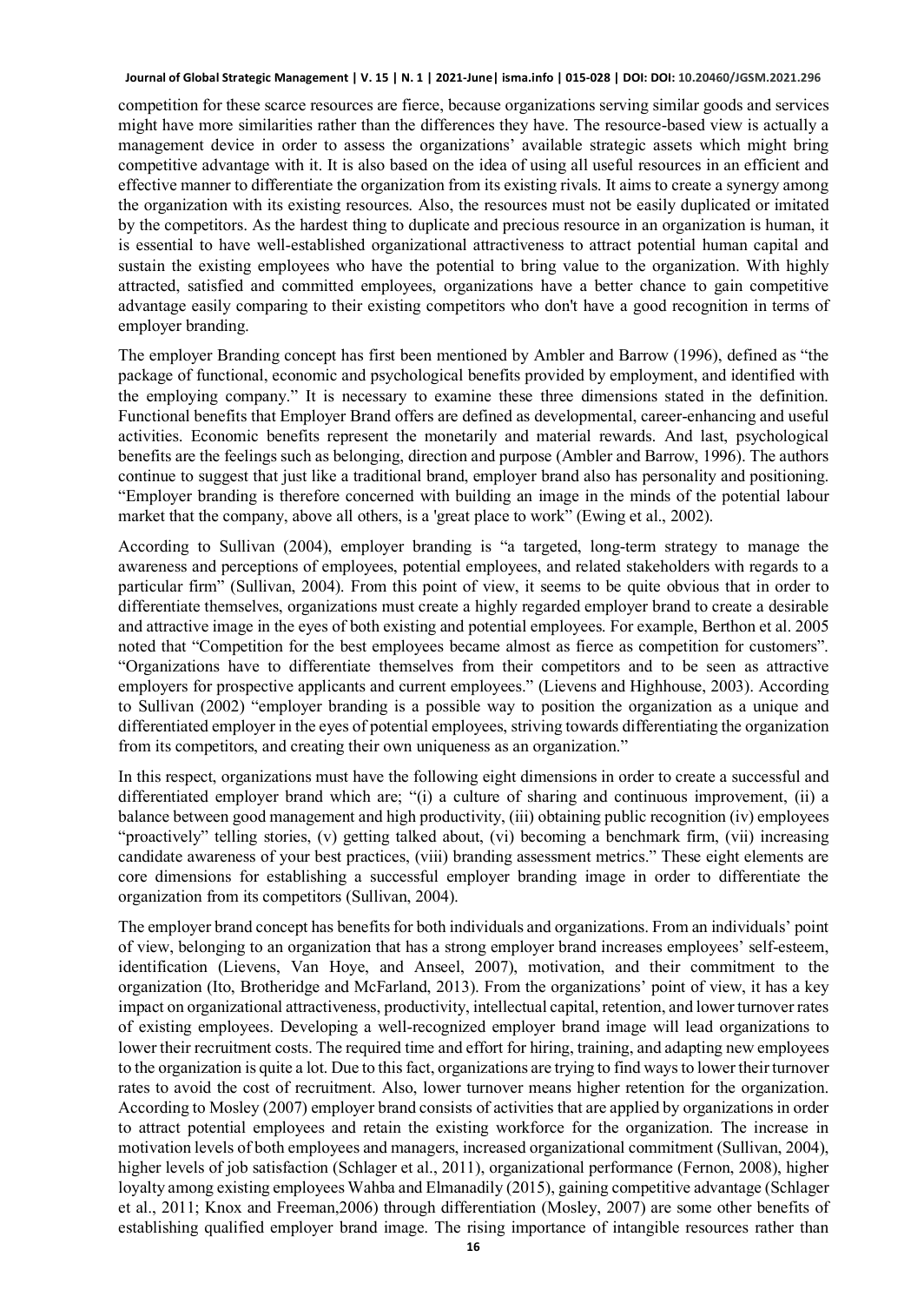tangible assets, such as intellectual capital and knowledge, forces organizations to improve their organizational skills in terms of their perception of employer branding.

#### *Employer Attractiveness*

With increasing talent competition, many organizations have determined the need to create a wellrespected, unique, and differentiated corporate image that will serve to attract and retain more talented and qualified job applicants to the organization (Lievens and Highhouse, 2003). With creating attractiveness among prospective applicants, organizations will have a chance to select the highest skilled employees which will lead the organization to increase its intellectual capital.

Literature has garnered a vast number of perspectives for the dimensional structure of employer brand attractiveness (e.g. Ambler and Barrow, 1996; Barrow and Mosley, 2011; Lievens and Highhouse, 2003; Berthon et al., 2005). Berthon et al. (2005) have defined organizational attractiveness as "the envisioned benefits that a potential employee sees in working for a specific organization." and accentuated five main dimensions of attractiveness including economic value referring to the payment and remuneration opportunities, interest value with producing high quality and innovative products; social value provided by the organizations with interaction, communication, and collaboration among members; development value contributing the personal and career development of employees and application value through the ability to use the professional knowledge.

Cable and Turban (2001) proved that organizations having a positive reputation and creating familiarity perception for candidates have been seen as more successful in attracting job seekers due to its direction towards creating honor and self-esteem for the prospective employees (Cable and Turban, 2001; Joo and Mclean, 2006). Wahba and Elmanadily (2015) have been put forward the importance of differentiation for the employer brand and mainly enterprising, chic and ruthlessness are predictors of distinctive employer brand affecting positively employee behavior and attitudes.

As pointed out by Rampl (2014), work content and work culture are the best predictors of attractiveness. Additionally, consistent with Van Hoye et al. (2013) executed that good working conditions and competency and differentiation of organization have made important contributions to the attractiveness while Gungordu, Ekmekcioglu, and Simsek (2014) proved that attractiveness has been determined by the working environment, economic value and image and development value provided by the organizations. Sokro (2012) studied the relationship of employer branding on employer attraction and retention. According to his study, employer branding directly influences organizational attraction as an employer in terms of the physical conditions of the organization. Organizations with a great working environment have greater levels of employer branding image and retention. On the other hand, Bevan and Wilmott (2002) revealed that 16% of respondents choose corporate social responsibility as the most or second most urgent factor affecting their job choice decision. In other words, managing diversity, giving value to differences, considering the work-life balance for employees as well as working environment has attracted the target employee market (Barrow and Mosley, 2011).

Extensive evidence indicates that a variety of employer brand ingredients has been a predictor of employer brand attractiveness by creating the perception of a great place to work. Herein, comprehension of the target labour market's expectations from employers in correct way has facilitated the achieving organizations' core aim of attracting and retaining the best-talented workforce.

#### *Instrumental and Symbolic Framework*

Lievens and Highouse (2003) introduced the "instrumental-symbolic framework" that emphasizes the main components of organizations' image as an employer. According to this framework, the image of the organization comprises both instrumental and symbolic dimensions. Instrumental dimensions are on behalf of job and organizational characteristics which are more visible and monetary-based factors comparing to symbolic factors, such as pay, benefits, job security, educational opportunities (or career development), and task diversity. Symbolic dimensions, in other words trait inferences, are more about intangible, subjective factors which employees associate them with the organization. These symbolic image dimensions are sincerity, innovativeness, competence, prestige, and robustness.

Instrumental and symbolic image dimensions are significant precursors of employer attractiveness (Lievens, Van Hoye, and Anseel, 2007). Lievens (2007) stated that symbolic attributes are the best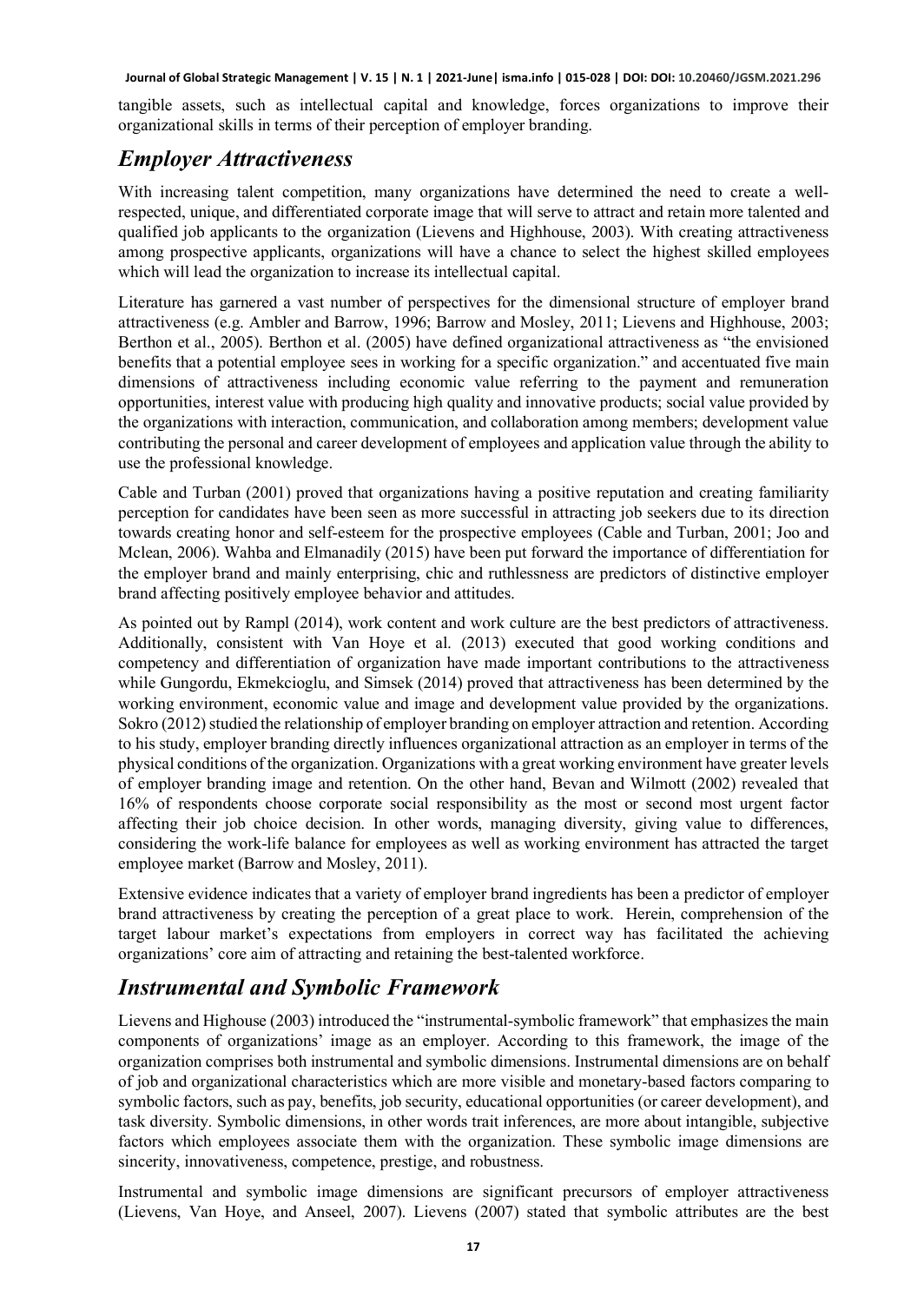predictors of the attraction of potential, actual applicants, and current employees. These results have provided the basis for the requirement of focusing on symbolic dimensions rather than instrumental dimensions for organizational attractiveness. Ito, Brotheridge, and McFarland ((2013) stated that symbolic and instrumental benefits within the scope of employer brand have subscribed the achievement of mutual agreement between employees and employers on the basis of psychological contract theory and attraction and retention of the workforce, job satisfaction, and commitment. According to Van Hoye et al. (2013), symbolic dimensions as good working conditions, competency, and differentiation of organizations have a crucial role in attracting the Turkish students and these potential employees have attributed more importance to symbolic framework rather than the instrumental framework.

Briefly, in terms of symbolic and instrumental image, a vast number of studies exerted that symbolic framework is the better driver of differentiation rather than instrumental framework (Lievens, 2007; Lievens and Highhouse, 2003; Backhous and Tikoo, 2004).

# **METHODOLOGY**

#### *Hypotheses Development*

Nowadays organizations cope with the war for talent because of shortages in the talented workforce and changes in the profile and expectations of the workforce have complicated the survival of organizations in the highly competitive business environment. Understanding the expectation of current employees as well as the job seekers through employer branding strategies have contributed to attraction and retention of the workforce for an extended period of time. In this context, organizations have to consider the importance attributed to each dimension of employer brand due to differences in personal characteristics of both potential and current workforce.

According to the study of Gungordu, Ekmekcioglu, and Simsek (2014), female candidates give more importance to social, economic, and application value aspects of employer brand in comparison to males. Alniacik and Alniacik (2012) revealed that the perceived importance level of social value, market value, application value, and cooperation value is higher for females students. In terms of age, only the market value has statistically significant correlations with the age of the respondent (Alniacik and Alniacik, 2012) while the study of Ito, Brotheridge, and McFarland (2013) revealed that criteria of the older people being predictive in the job choice decision have not differed from younger employees' criteria.

In the study emphasizing the role of work experience, Gungordu, Ekmekcioglu, and Simsek (2014) stated that candidates who previously worked in a job tend to attract with economic value and image, socialization, and work environment compared with inexperienced candidates. Wilden, Gudergan, and Lings (2010) found that more experienced candidates tend to be more fragile in the decision stage of the application and they consider the contribution of the employers to their career, work culture, and promotion activities in the organization while less experienced candidates consider the salary, being a part of the company with strong corporate brand and other short term benefits provided by organizations and also study showed that clarity and credibility of employer brand is the crucial predictor of the attraction of more experienced workforce. On the other hand, Arachchige and Robertson (2013) revealed the strong similarity in terms of perceived attractive dimensions of employer brand for both graduate students and experienced employees.

In a similar vein, Berthon, Ewing and Hah (2005) have predicated the necessity of considering job seekers' nationality due to the likelihood of creating perceptual variation with respect to the decisiveness of employer brand factors in their job choice decision. In other words, authors have recommended the examination of whether organizations are able to develop solitary employer brand concept for potential and current employees having different cultural background or not.

In this context, Arachchige and Robertson (2011) revealed that Sri Lankan graduating students attribute greater importance to gaining experience to help a career, future opportunities for better jobs, and promoting self-esteem while Australian graduating students pay more attention to the happy working environment, above-average salary and attractive compensation package when considering potential employers. Alniacik, Alniacik, Erat, and Akcin (2014) compared ideal employer attributes of Latvian and Turkish respondents and results showed that Turkish respondents attach more importance to employer brand dimensions as recognition/appreciation from management, happy work environment, and gaining career-enhancing experience while an above-average basic salary, good promotion opportunities and having a good relationship with colleagues are the factors affecting the job-choice decision of the Latvian respondents. In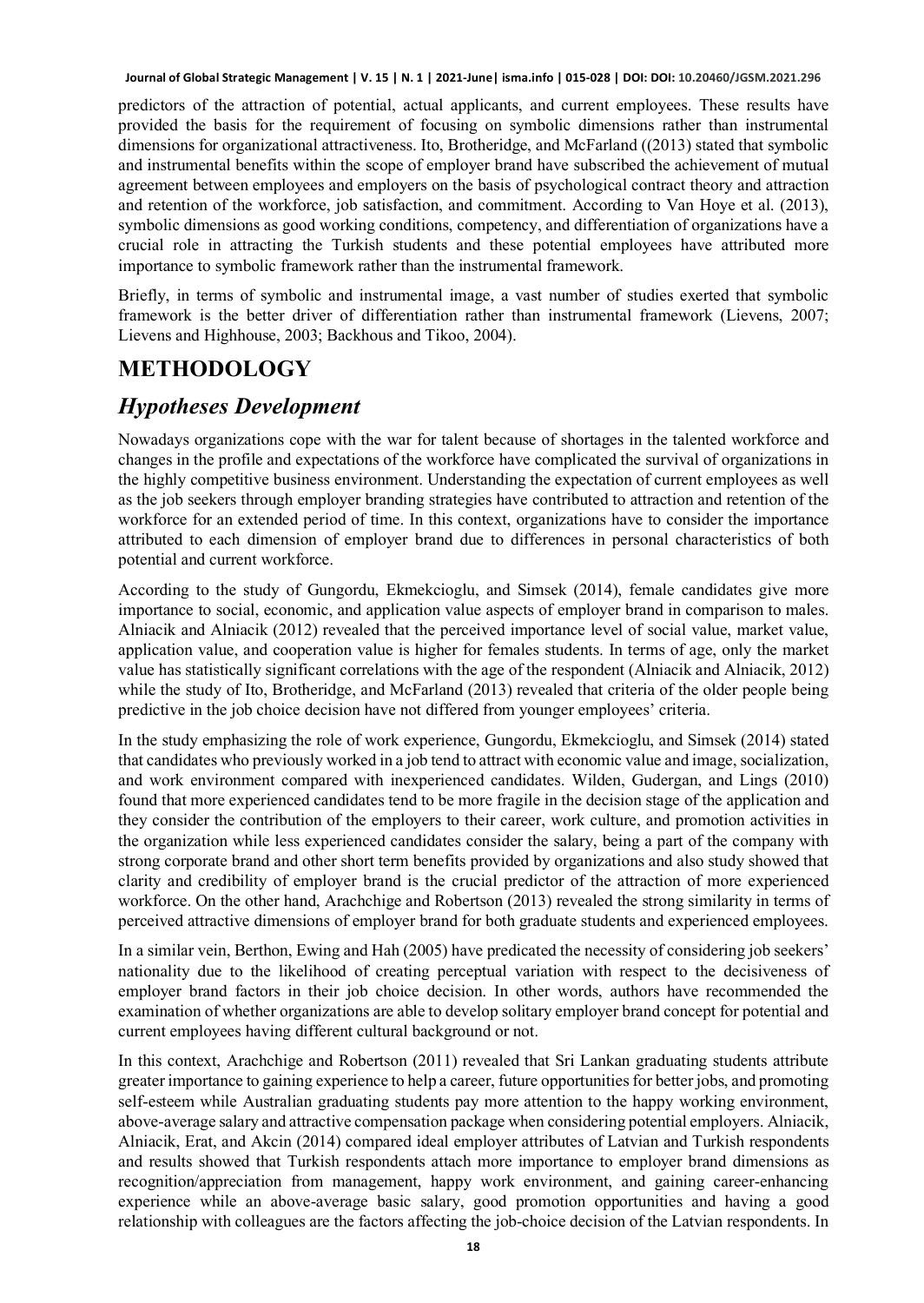another study; Sivertzen, Nilsen, and Olafsen (2013) proved that producing innovation-based and highquality products, psychological value creating a feeling of confidence, and application value have an important role in attracting the Norwegian students rather than monetary factors and social environment in the organizations. Roy (2008) analyzed the determinants of employer brand attractiveness for Indian companies in terms of potential employees and findings showed that mainly social environment, application value, career opportunities, and interest value provided by these companies from different sectors have been decisive in the attraction of respondents. Analyzing the employer brand attractiveness concept for collectivistic culture, Van Hoye et al. (2013) revealed that differentiation of the organizations should be based on symbolic dimensions as sincerity and innovativeness rather than instrumental dimensions in order to lure the best possible talent to the company. In a nutshell, studies conducted in this context has been exhibited in Table 1.

| Author                                       | Sample                                                 | Scale                                         | Results                                                                                                                                                 |                                                                                                                                                                                      |
|----------------------------------------------|--------------------------------------------------------|-----------------------------------------------|---------------------------------------------------------------------------------------------------------------------------------------------------------|--------------------------------------------------------------------------------------------------------------------------------------------------------------------------------------|
| Arachchige and<br>Robertson (2011)           | Sri Lankan and<br>Australian<br>graduating<br>students | 32 items scale of<br>Berthon et al.<br>(2005) | Sri Lankan<br>• Gaining experience to help<br>career*<br>• Future opportunities<br>• Promotes self-esteem                                               | Australian<br>• Happy environment<br>• Above average salary<br>• Attractive compensation<br>package                                                                                  |
| Alniacik et al.<br>(2014)                    | Latvian and<br>Turkish<br>respondents                  | Berthon et al.<br>(2005)                      | Turkish respondents<br>• Recognition/appreciation from<br>management<br>• Happy work environment<br>Gaining career-enhancing<br>$\bullet$<br>experience | Latvian respondents<br>• An above average basic<br>salary<br>• Good promotion<br>opportunities within the<br>organization<br>• Having a good<br>relationship with your<br>colleagues |
| Sivertzen, Nilsen,<br>and Olafsen.<br>(2013) | Norwegian<br>students                                  | Berthon et al.<br>(2005)                      | • innovation value<br>psychological value<br>application value<br>$\bullet$                                                                             |                                                                                                                                                                                      |
| Roy (2008)                                   | Indian MBA<br>students                                 | Berthon et al.<br>(2005)                      | • social environment<br>application value<br>٠<br>career opportunities<br>٠<br>• interest value                                                         |                                                                                                                                                                                      |
| Van Hoye et al.<br>(2013)                    | Turkish students                                       | Lievens and<br>Highhouse<br>(2003)            | • sincerity<br>• innovativeness                                                                                                                         |                                                                                                                                                                                      |

#### **Table 1.** Previous Study about Employer Brand Dimensions for Different Cultural Context

Drawing on the above discussion, organizations supposed to consider differences in expectation of current and prospective employees having different nationality to overcome possible challenges in global business environment arising the barrier behind of different labour market all around the world. In the light of these arguments, this study aims to contribute literature with analyzing the perception differences of German and Turkish students in terms of their expectations from ideal employers. Accordingly, we construct the following hypothesis:

*H1: Turkish and German students give importance to different attributes of employer brand attractiveness*

*H2: Turkish and German students give importance to different attributes of symbolic and instrumental framework*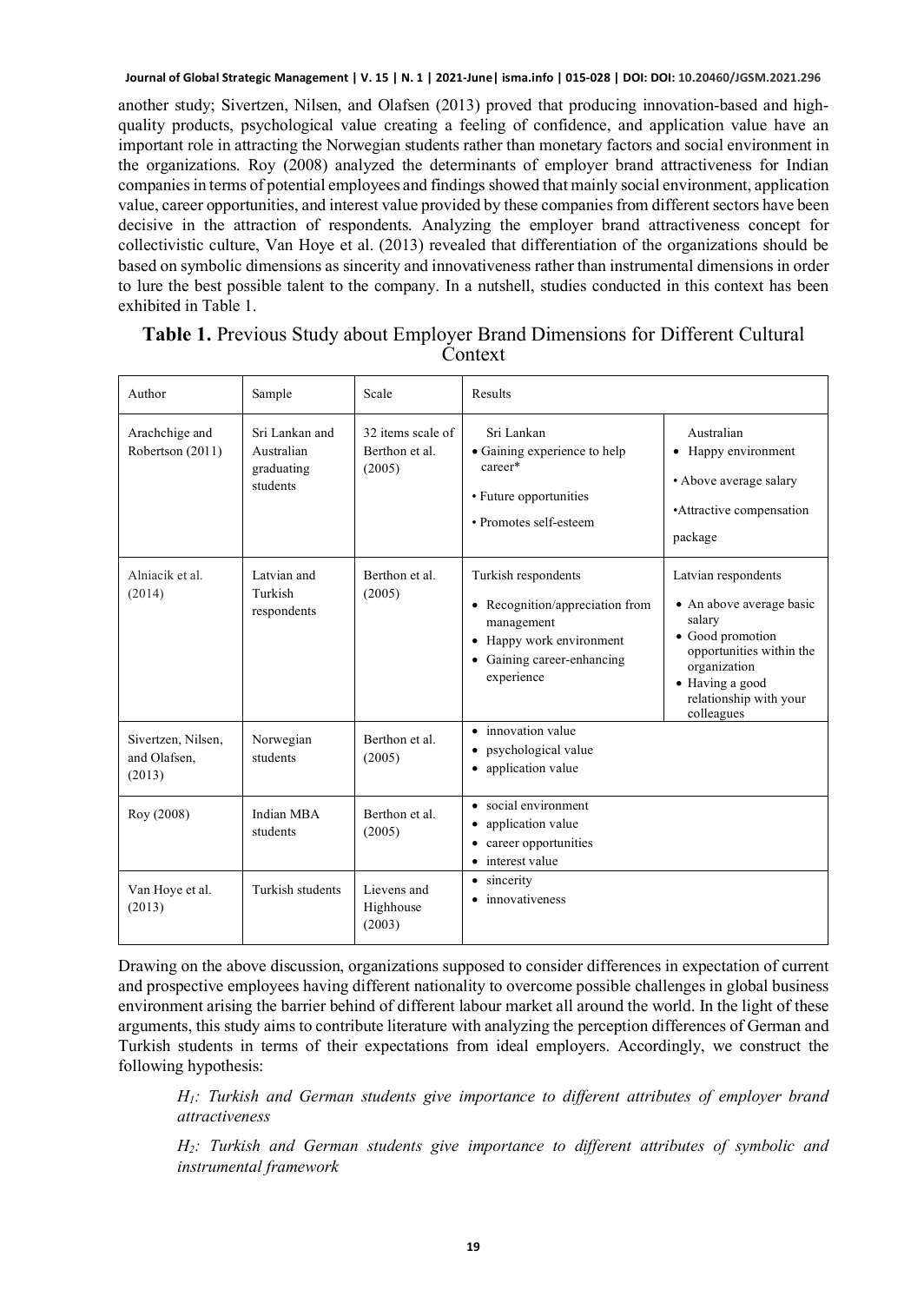### **Sample, Data Collection and Instruments of the Research**

This research is designed to be a quantitative research and required data is collected through surveys. Close ended questions were asked to respondents with 5-point Likert scale which is reaching out from 'Strongly Disagree' to 'Strongly Agree'. To measure Turkish perception of employer branding, questionnaires are conducted to 289 Turkish students who are studying in various universities in Turkey in the field of business administration. The sample is chosen from senior and post graduate students. The logic is that these senior, master and Ph.D. students are prospective employees for organizations. For measuring German prospective perception, questionnaires are conducted on 77 German students who are studying in Universitat Bremen. The sample is chosen from senior, master and PhD students in business administration field. Data gathered from 366 questionnaires were analysed through SPSS program.

Survey is formed with 3 sections and 49 questions. The first part is consisting of 10 demographic questions to determine the demographic features of respondents. Second part comprise of questions related to employer brand attractiveness to measure the perceptions, attitudes and expectations of prospective employees from an organization. EmpAt scale, which was proposed by Berthon, Ewing and Hah (2005) is used to measure employer attractiveness. The third section contains 14 item questions related with symbolic image dimensions which describes the job and the organization in terms of subjective and intangible attributes aligned as sincerity, innovativeness, competence, prestige and robustness which is also adopted from Lievens and Highhouse (2003)

### **FINDINGS**

#### **Independent T-Test Results for Employer Attractiveness**

In order to compare the differences in expectations of Turkish and German prospective employees from their ideal employer through employer attractiveness and symbolic and instrumental framework, Independent T-Test has been applied data gathered from 366 respondents and results of analysis have shown in Table 2.

|                                                           | <b>Nationality</b> | N   | Mean | S.D.  | Mean<br>dif. | T       | Sig. |
|-----------------------------------------------------------|--------------------|-----|------|-------|--------------|---------|------|
| A1. Recognition/appreciation from                         | Turkish            | 289 | 4.32 | .959  | .309         | 2.560   | .011 |
| management is important.                                  | German             | 77  | 4.01 | .866  |              |         |      |
| A2. A fun working environment is                          | Turkish            | 289 | 4.45 | .820  | .424         | 4.008   | .000 |
| important.                                                | German             | 77  | 4.03 | .843  |              |         |      |
| A3. A springboard for future employment is                | Turkish            | 289 | 4.27 | .960  | .559         | 4.599   | .000 |
| important.                                                | German             | 77  | 3.71 | .901  |              |         |      |
| A4. Feeling good about yourself as a result               | Turkish            | 289 | 4.57 | .839  |              | 6.518   | .000 |
| of working for a particular organisation is<br>important. | German             | 77  | 3.95 | .724  | .626         |         |      |
| A5. Feeling more self-confident as a result               | Turkish            | 289 | 4.00 | 1.015 |              | 2.985   | .003 |
| of working for a particular organisation is<br>important. | German             | 77  | 3.68 | .785  | .321         |         |      |
| A6. Gaining career-enhancing experience is                | Turkish            | 289 | 4.61 | .770  | .557         | 5.738   | .000 |
| important.                                                | German             | 77  | 4.05 | .705  |              |         |      |
| A7. Having a good relationship with your                  | Turkish            | 289 | 4.32 | .815  | .231         | 2.503   | .013 |
| superiors is important.                                   | German             | 77  | 4.09 | .692  |              |         |      |
| A8. Having a good relationship with your                  | Turkish            | 289 | 4.45 | .772  | $-.044$      | $-.437$ | .662 |
| colleagues is important.                                  | German             | 77  | 4.49 | .805  |              |         |      |
| A9. Supportive and encouraging colleagues                 | Turkish            | 289 | 4.33 | .777  | .355         | 3.687   | .000 |
| is important.                                             | German             | 77  | 3.97 | .743  |              |         |      |
| A1. Working in an exciting environment is                 | Turkish            | 289 | 4.11 | .921  | .734         | 6.321   | .000 |
| a must.                                                   | German             | 77  | 3.38 | .844  |              |         |      |
|                                                           | Turkish            | 289 | 4.33 | .870  | .878         | 7.786   | .000 |

**Table 2.** Independent T-Test Analysis Results for Employer Attractiveness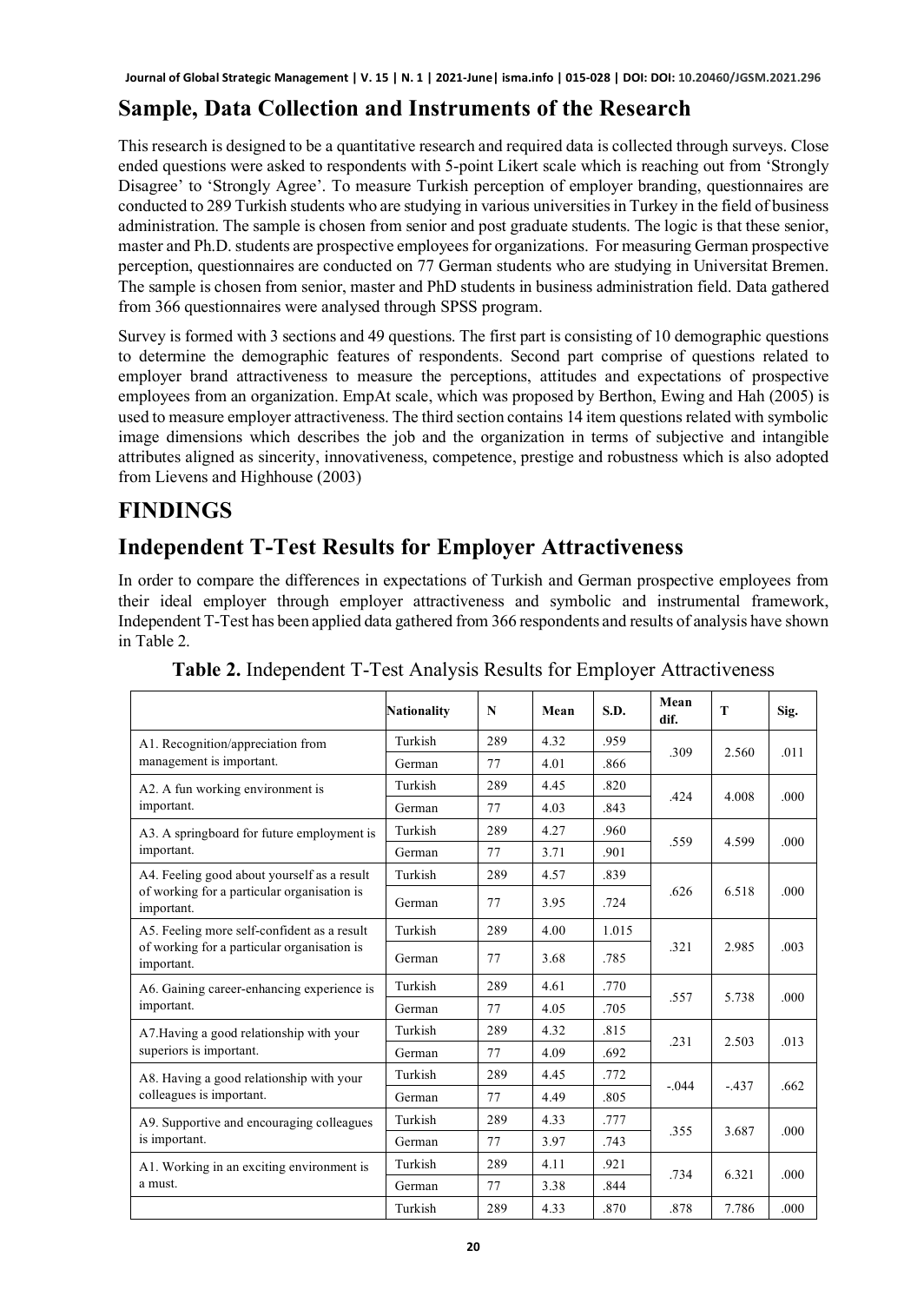| A11. Having an innovative employer (novel<br>work practices/forward-thinking) is<br>important. | German  | 77  | 3.45 | .911  |       |       |      |
|------------------------------------------------------------------------------------------------|---------|-----|------|-------|-------|-------|------|
| A12. İdeal/current organisation should                                                         | Turkish | 289 | 4.41 | .812  | .824  | 8.073 | .000 |
| value and make use of your creativity.                                                         | German  | 77  | 3.58 | .732  |       |       |      |
| A13. Ideal/current organization should                                                         | Turkish | 289 | 4.23 | .873  | 5.806 | .660  | .000 |
| produce high-quality products and services.                                                    | German  | 77  | 3.57 | .938  |       |       |      |
| A14. Ideal/current organization should                                                         | Turkish | 289 | 4.21 | .845  | 5.911 | .636  | .000 |
| produce innovative products and services.                                                      | German  | 77  | 3.57 | .818  |       |       |      |
| A15. Good promotion opportunities within                                                       | Turkish | 289 | 4.41 | .862  | 6.343 | .681  | .000 |
| the organisation is important.                                                                 | German  | 77  | 3.73 | .737  |       |       |      |
| A16. Having a humanitarian organisation                                                        | Turkish | 289 | 3.98 | 1.012 |       | .697  | .000 |
| (which gives back to society) to work is<br>important for me.                                  | German  | 77  | 3.29 | 1.011 | 5.371 |       |      |
| A17. Opportunity to apply what was                                                             | Turkish | 289 | 4.48 | .769  | 1.984 | 1.082 | .000 |
| learned at a tertiary institution is important.                                                | German  | 77  | 3.40 | .765  |       |       |      |
| A18. Opportunity to teach others what you                                                      | Turkish | 289 | 4.12 | .957  |       | .975  | .000 |
| have learned is important.                                                                     | German  | 77  | 3.14 | 1.085 | 7.714 |       |      |
| A19. Acceptance and belonging within the                                                       | Turkish | 289 | 4.35 | .803  | 1.385 | .116  | .168 |
| organization is important.                                                                     | German  | 77  | 4.23 | .605  |       |       |      |
| A2. Ideal/current organisation should be                                                       | Turkish | 289 | 3.78 | 1.059 | 1.580 |       |      |
| customer-orientated.                                                                           | German  | 77  | 3.61 | .781  |       | .172  | .116 |
| A21. Job security within the organisation is                                                   | Turkish | 289 | 4.57 | .775  | 4.672 | .645  | .000 |
| important.                                                                                     | German  | 77  | 3.92 | 1.144 |       |       |      |
| A22. Hands-on inter-departmental                                                               | Turkish | 289 | 4.12 | .878  | 4.832 | .546  |      |
| experience is important.                                                                       | German  | 77  | 3.57 | .895  |       |       | .000 |
| A23. Happy working environment is                                                              | Turkish | 289 | 4.64 | .751  |       |       |      |
| important.                                                                                     | German  | 77  | 4.18 | .683  | 4.885 | .462  | .000 |
| A24. An above average basic salary is                                                          | Turkish | 289 | 4.23 | .852  |       |       | .003 |
| important for me.                                                                              | German  | 77  | 3.90 | .954  | 2.964 | .332  |      |
| A25. An attractive overall compensation                                                        | Turkish | 289 | 4.48 | .846  |       |       |      |
| package (stemming benefits) is important.                                                      | German  | 77  | 3.71 | .971  | .770  | 6.873 | .000 |

**Journal of Global Strategic Management | V. 15 | N. 1 | 2021-June| isma.info | 015-028 | DOI: DOI: 10.20460/JGSM.2021.296**

Analysis results have shown that Turkish students attribute more importance to employer brand attractiveness's dimensions except attributes of employers as "having a good relationship with your colleagues" ( $p=0.662$ ). "acceptance and belonging within the organization" ( $p=168$ ) and "being customeroriented" ( $p= 0.116$ ). Besides, highest difference in expectancy of two groups appear in attributes focusing on "opportunity to apply what was learned at a tertiary institution" and "providing opportunity to teach others what employees have learned". On the basis of mean scores of each dimension, most decisive factors in employer choice of two groups has been exhibited in Table 3.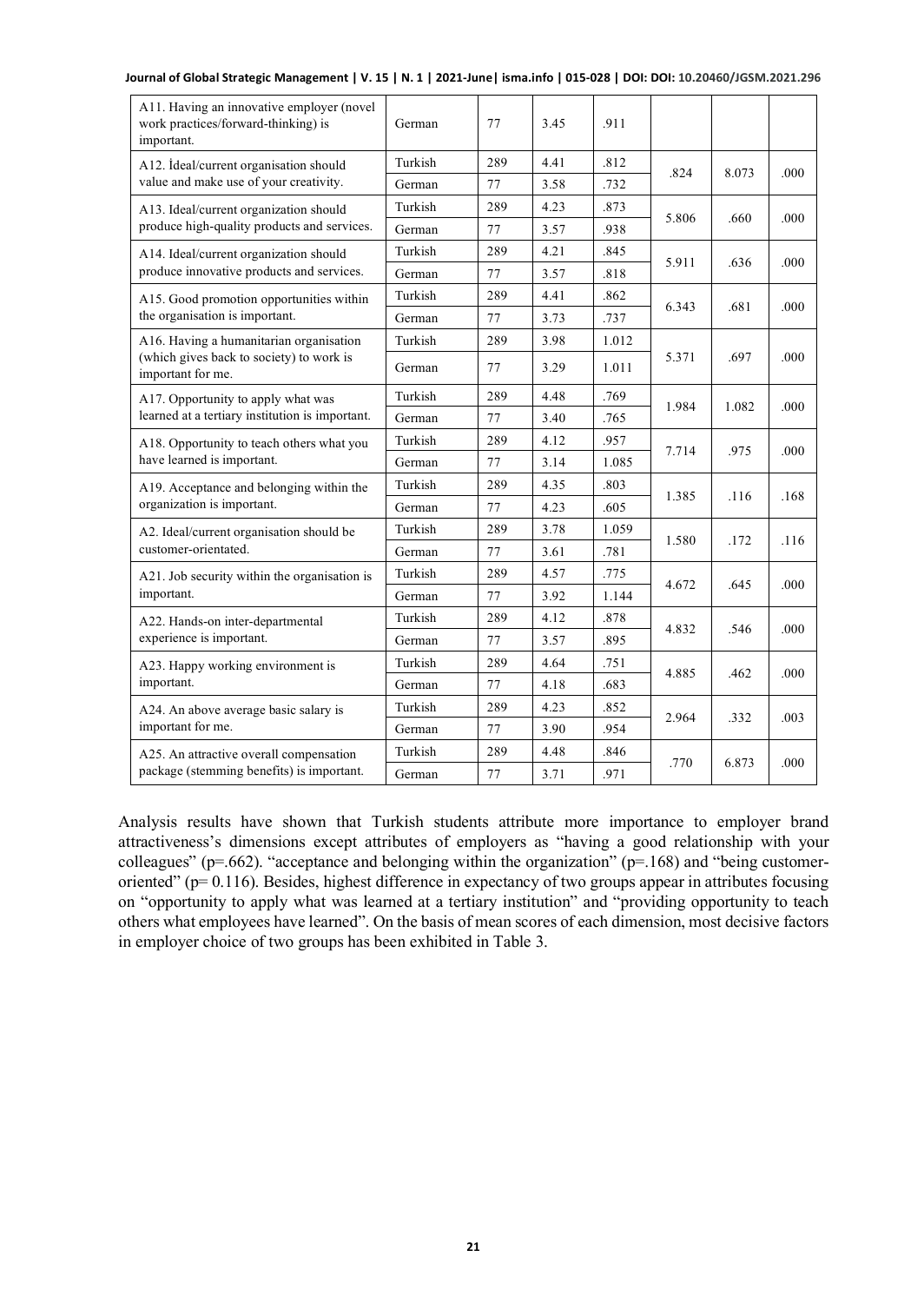|                | Turkish                                                                                                     | Mean | S.D. |                | <b>Table 5.</b> Comparison of MOSt FICICITUM Employer Authorities<br>German                                  | Mean  | S.D.  |
|----------------|-------------------------------------------------------------------------------------------------------------|------|------|----------------|--------------------------------------------------------------------------------------------------------------|-------|-------|
| $\mathbf{1}$   | A23. Happy working<br>environment is important.                                                             | 4.64 | .751 | 1              | A8. Having a good relationship<br>with your colleagues is<br>important.                                      | 4.494 | .805  |
| $\mathbf{2}$   | A6. Gaining career-enhancing<br>experience is important.                                                    | 4.61 | .770 | $\mathbf{2}$   | A19. Acceptance and<br>belonging within the<br>organization is important.                                    | 4.234 | .605  |
| 3              | A4. Feeling good about<br>yourself as a result of working<br>for a particular organisation is<br>important. | 4.57 | .839 | 3              | A23. Happy working<br>environment is important.                                                              | 4.182 | .683  |
| $\overline{4}$ | A21. Job security within the<br>organisation is important.                                                  | 4.57 | .775 | 4              | A7. Having a good relationship<br>with your superiors is<br>important.                                       | 4.091 | .692  |
| 5              | A17. Opportunity to apply<br>what was learned at a tertiary<br>institution is important.                    | 4.48 | .769 | 5              | A6. Gaining career-enhancing<br>experience is important.                                                     | 4.052 | .705  |
| 6              | A25. An attractive overall<br>compensation package<br>(stemming benefits) is<br>important.                  | 4.48 | .846 | 6              | A2. A fun working<br>environment is important.                                                               | 4.026 | .843  |
| $\overline{7}$ | A2.A fun working environment<br>is important.                                                               | 4.45 | .820 | $\overline{7}$ | A1. Recognition / appreciation<br>from management is important.                                              | 4.013 | .866  |
| 8              | A8. Having a good relationship<br>with your colleagues is<br>important.                                     | 4.45 | .772 | 8              | A9. Supportive and<br>encouraging colleagues is<br>important.                                                | 3.974 | .743  |
| 9              | A12. Ideal/current<br>organisation should value and<br>make use of your creativity.                         | 4.41 | .812 | 9              | A4. Feeling good about<br>yourself as a result of working<br>for a particular organisation is<br>important.  | 3.948 | .724  |
| 10             | A15. Good promotion<br>opportunities within the<br>organisation is important.                               | 4.41 | .862 | 10             | A21. Job security within the<br>organisation is important.                                                   | 3.922 | 1.144 |
| 11             | A19. Acceptance and<br>belonging within the<br>organization is important.                                   | 4.35 | .803 | 11             | A24. An above average basic<br>salary is important for me.                                                   | 3.896 | .954  |
| 12             | A9. Supportive and<br>encouraging colleagues is<br>important.                                               | 4.33 | .777 | 12             | A15. Good promotion<br>opportunities within the<br>organization is important.                                | 3.727 | .737  |
| 13             | A11. Having an innovative<br>employer (novel work<br>practices/forward-thinking) is<br>important.           | 4.33 | 870  | 13             | A3. A springboard for future<br>employment is important.                                                     | 3.714 | .901  |
| 14             | A1. Recognition / appreciation<br>from management is important.                                             | 4.32 | 959  | 14             | A25. An attractive overall<br>compensation package<br>(stemming benefits) is<br>important.                   | 3.714 | .971  |
| 15             | A7. Having a good relationship<br>with your superiors is<br>important.                                      | 4.32 | .815 | 15             | A5. Feeling more self-<br>confident as a result of working<br>for a particular organisation is<br>important. | 3.675 | .785  |
| 16             | A3. A springboard for future<br>employment is important.                                                    | 4.27 | .960 | 16             | A2. Ideal/current organization<br>should be customer-orientated.                                             | 3.610 | .781  |

#### **Table 3.** Comparison of Most Preferred Employer Attributes

A12. İdeal/current organisation should value and make use of

A13. Ideal/current organization should produce high-quality products and services.

3.584 .732

3.571 .938

your creativity.

4.23 .873 **17**

**17**

A13. Ideal/current organization should produce high-quality products and services.

A24. An above average basic<br>salary is important for me.  $\begin{vmatrix} 4.23 & 852 \end{vmatrix}$  18

**18** A24. An above average basic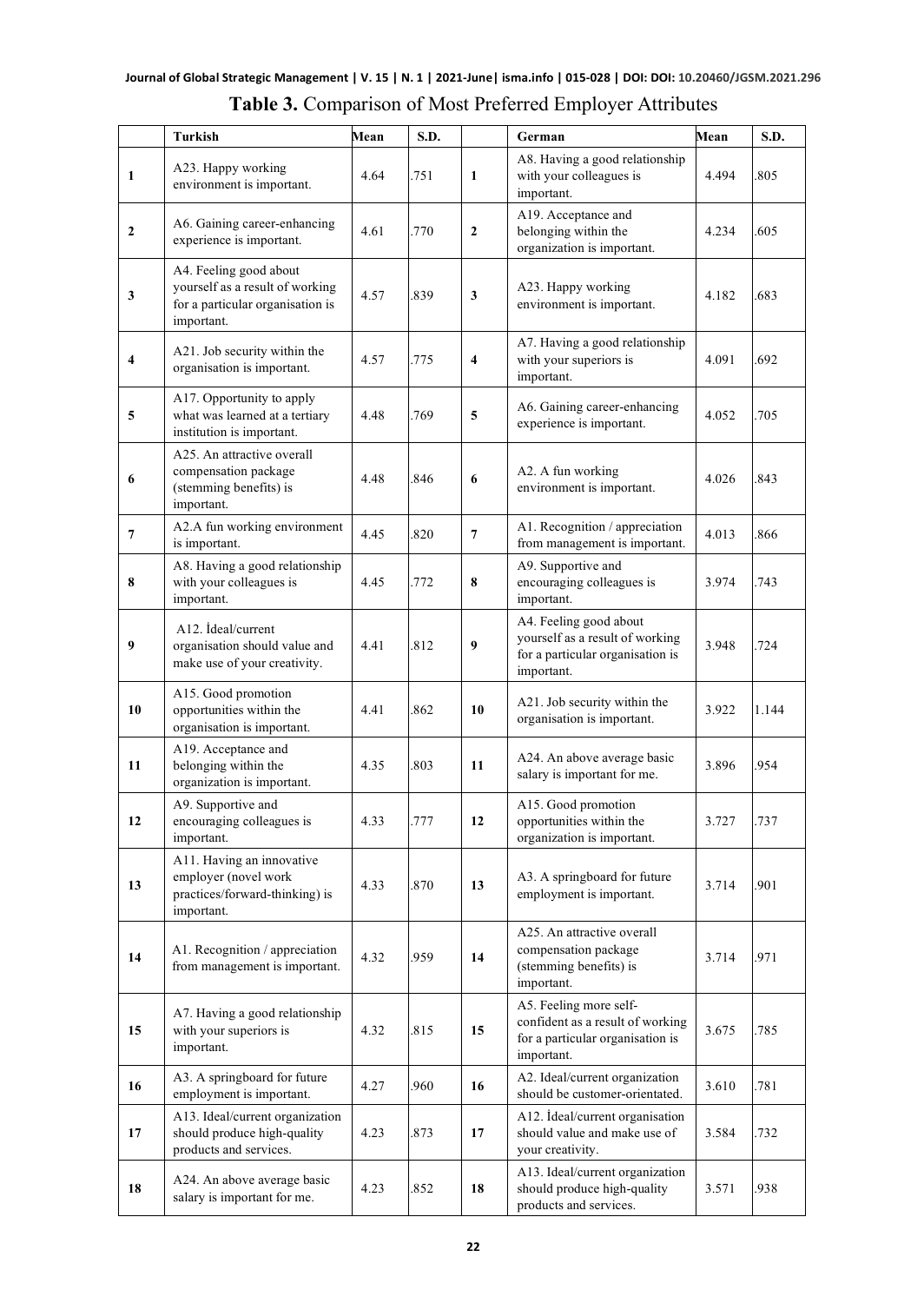| Journal of Global Strategic Management   V. 15   N. 1   2021-June   isma.info   015-028   DOI: DOI: 10.20460/JGSM.2021.296 |  |  |  |
|----------------------------------------------------------------------------------------------------------------------------|--|--|--|
|----------------------------------------------------------------------------------------------------------------------------|--|--|--|

| 19 | A14. Ideal/current organization<br>should produce innovative<br>products and services.                       | 4.21 | .845  | 19 | A14. Ideal/current organization<br>should produce innovative<br>products and services.                      | 3.571 | .818  |
|----|--------------------------------------------------------------------------------------------------------------|------|-------|----|-------------------------------------------------------------------------------------------------------------|-------|-------|
| 20 | A18. Opportunity to teach<br>others what you have learned is<br>important.                                   | 4.12 | .957  | 20 | A <sub>22</sub> . Hands-on inter-<br>departmental experience is<br>important.                               | 3.571 | .895  |
| 21 | A <sub>22</sub> . Hands-on inter-<br>departmental experience is<br>important.                                | 4.12 | 878   | 21 | A11. Having an innovative<br>employer (novel work<br>practices/forward-thinking) is<br>important.           | 3.455 | .911  |
| 22 | A1. Working in an exciting<br>environment is a must.                                                         | 4.11 | .921  | 22 | A17. Opportunity to apply<br>what was learned at a tertiary<br>institution is important.                    | 3.403 | .765  |
| 23 | A5. Feeling more self-<br>confident as a result of working<br>for a particular organisation is<br>important. | 4.00 | 1.015 | 23 | A1. Working in an exciting<br>environment is a must.                                                        | 3.377 | .844  |
| 24 | A16. Having a humanitarian<br>organisation (which gives back<br>to society) to work is important<br>for me.  | 3.98 | 1.012 | 24 | A16. Having a humanitarian<br>organisation (which gives back<br>to society) to work is important<br>for me. | 3.286 | 1.011 |
| 25 | A2. Ideal/current organisation<br>should be customer-orientated.                                             | 3.78 | 1.059 | 25 | A18. Opportunity to teach<br>others what you have learned is<br>important.                                  | 3.143 | 1.085 |

In this context, for employment decision Turkish respondents consider respectively to "having happy working environment"(Mean score=4.64), "gaining career enhancing experience" (Mean score=4.61) and "feeling good as a results of being a member of organizations" (Mean score=4.57) while German students reflect from "having a good relationship with colleagues"( Mean score=4.49), "acceptance and belonging within the organization" (Mean score=4.23) and "happy working environment" Mean score=4.18).

In terms of least preferred attributes, Turkish students give less importance to "working in exciting environment" (Mean score=4.11), "feeling more self-confident as a result of working for an organization"(Mean score=4.00) and "being customer-oriented" (Mean score=3.78) as an employer while "opportunity to apply what was learned at a tertiary institution"( Mean score=3.40), "working in an exciting environment" (Mean score=3.37 and "providing opportunity to teach others what employees have learned"( Mean score=3.14) in their employment decision.

Examined the most and least preferred employer brand dimensions, it is seen that importance level and order of attributes differentiates though similar characteristics have appeared in first five most decisive attributes of ideal employer. On the other hand, "having a humanitarian organization (which gives back to society)" as an employer has less effect on wish of two groups' respondents for employment in same degree. As a result,  $H_1$  is supported.

# **Independent T-Test Results for Instrumental and Symbolic Framework**

Employer brand attributes have also been analyzed on the basis of symbolic and instrumental framework to better differentiate basis of employer brand attributes whether focusing on more social environment and psychological benefits and opportunities or physical working environment and monetary benefits (see Table 4).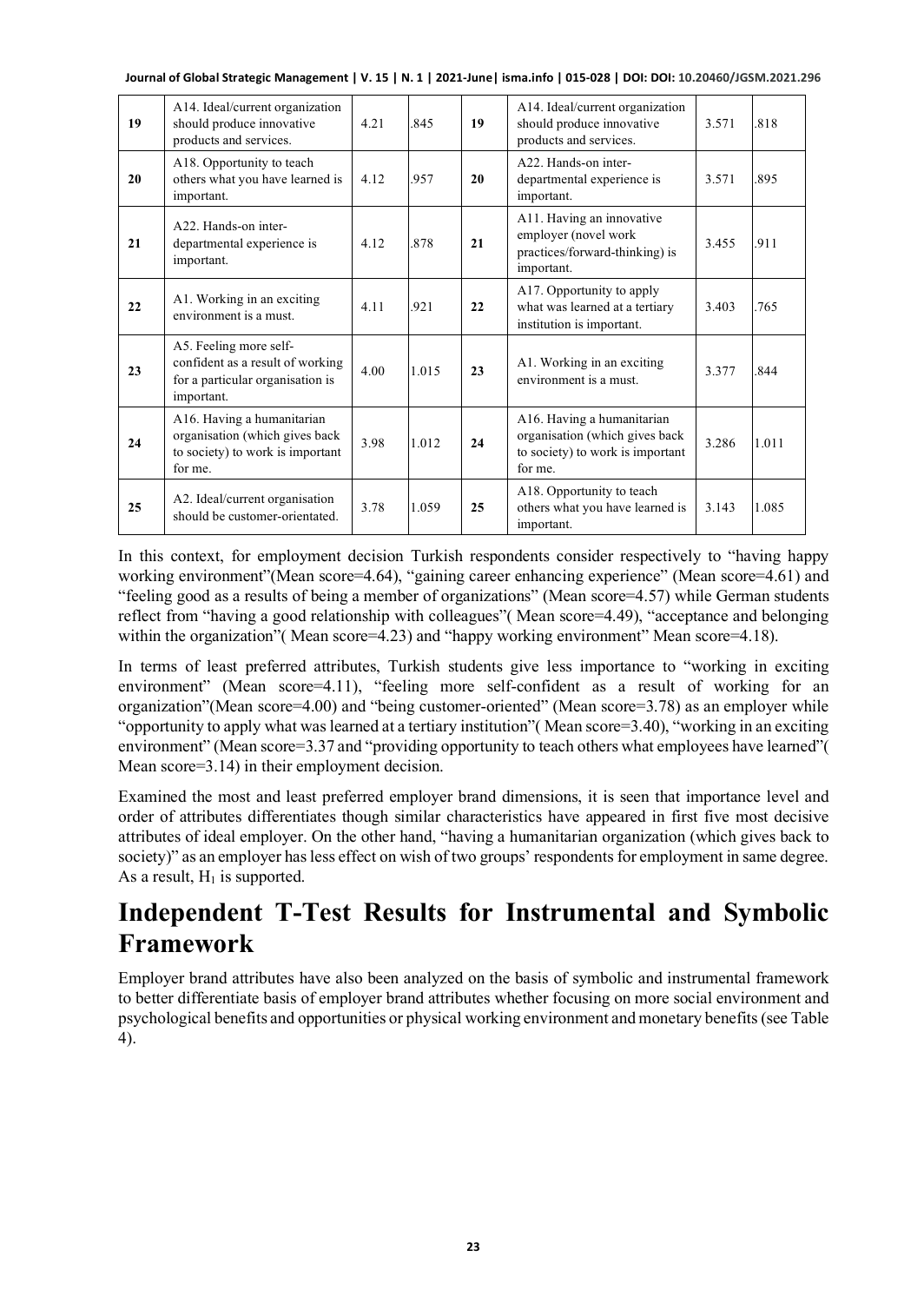| .999<br>different people is important.<br>German<br>77<br>3.64<br>I2. The possibility to feel part of a group<br>Turkish<br>289<br>3.86<br>1.046<br>and enjoying the group atmosphere is<br>.864<br>.388<br>.118<br>3.74<br>German<br>77<br>1.129<br>important.<br>I3. The possibility to work in team is<br>Turkish<br>289<br>4.11<br>.938<br>.582<br>4.343<br>.00<br>German<br>77<br>3.53<br>1.071<br>important.<br>Turkish<br>289<br>4.53<br>.773<br>9.981<br>I4. Prospects for promotion is important<br>1.179<br>.00<br>German<br>77<br>3.35<br>.957<br>I5. Opportunities for advancement and<br>Turkish<br>289<br>4.56<br>.752<br>.551<br>5.629<br>.00<br>4.01<br>building a career is important for me.<br>German<br>77<br>.803<br>Turkish<br>4.20<br>.930<br><b>I6.</b> The possibility to make a lot of money<br>289<br>.009<br>.321<br>2.633<br>is important.<br>German<br>77<br>3.88<br>1.026<br>I7. The wages in the sector where the<br>289<br>4.14<br>.929<br>Turkish<br>organization is operating is an important<br>.749<br>6.402<br>.00<br>indicator for me when making the decision<br>3.39<br>.845<br>German<br>77<br>to work.<br>Turkish<br>I8. Job security is an important feature in<br>289<br>4.58<br>.723<br>.760<br>6.194<br>.00<br>ideal organization.<br>German<br>3.82<br>1.010<br>77<br>19. Ideal organization should provide a lot<br>Turkish<br>289<br>4.18<br>.933<br>.427<br>3.588<br>.00<br>of variety and task diversification.<br>.905<br>German<br>77<br>3.75<br>289<br>4.68<br>.728<br>Turkish<br>S1. Ideal organization should be honest.<br>.552<br>4.926<br>.00<br>77<br>4.13<br>.908<br>German<br>Turkish<br>289<br>4.63<br>.754<br>S <sub>2</sub> . It should be sincere.<br>.834<br>8.556<br>.00<br>77<br>3.79<br>.784<br>German<br>Turkish<br>289<br>4.63<br>.725<br>9.028<br>.00<br>S3. It should be down-to-earth.<br>1.006<br>77<br>3.62<br>.904<br>German<br>Turkish<br>289<br>3.62<br>1.103<br>.619<br>5.151<br>.00<br><b>S4.</b> It should be trendy.<br>77<br>3.00<br>.889<br>German<br>4.20<br>Turkish<br>289<br>.806<br>.308<br>2.995<br>.003<br><b>S5.</b> It should be contemporary, up to date.<br>77<br>3.90<br>.788<br>German<br>Turkish<br>289<br>4.10<br>.913<br>.191<br>1.641<br>.102<br><b>S6.</b> It should be exciting.<br>German<br>77<br>3.91<br>.891<br>Turkish<br>289<br>4.07<br>1.043<br>.384<br>3.551<br>.001<br>S7. It should be corporate.<br>3.69<br>77<br>.782<br>German<br>Turkish<br>289<br>4.46<br>.740<br><b>S8.</b> It should be successful.<br>1.883<br>.060<br>.178<br>German<br>77<br>4.29<br>.723<br>Turkish<br>4.04<br>289<br>.983<br><b>S9.</b> It should be a leader.<br>.344<br>2.829<br>.005<br>3.70<br>.796<br>German<br>77<br>Turkish<br>4.47<br>.736<br>289<br>S1. It should be well respected and highly<br>5.438<br>.00<br>.513<br>3.96<br>German<br>77<br>.733<br>regarded.<br>Turkish<br>289<br>4.35<br>.894<br>S11. It should be prestigious.<br>.950<br>8.266<br>.00<br>77<br>3.40<br>.907<br>German<br>Turkish<br>4.18<br>.933<br>289<br>S12. It should have high status.<br>.855<br>.00<br>7.118<br>3.32<br>77<br>.952<br>German<br>Turkish<br>289<br>4.32<br>.864<br>S13. It should be rugged.<br>1.218<br>13.999<br>.00<br>77<br>3.10<br>.620<br>German<br>289<br>3.94<br>1.091<br>Turkish<br><b>S14.</b> It should be tough and steady.<br>.340<br>2.572<br>.011<br>3.60<br>.765<br>German<br>77 | I1. The possibility to work together with | Turkish | 289 | 4.01 | .880 |      |       |     |
|----------------------------------------------------------------------------------------------------------------------------------------------------------------------------------------------------------------------------------------------------------------------------------------------------------------------------------------------------------------------------------------------------------------------------------------------------------------------------------------------------------------------------------------------------------------------------------------------------------------------------------------------------------------------------------------------------------------------------------------------------------------------------------------------------------------------------------------------------------------------------------------------------------------------------------------------------------------------------------------------------------------------------------------------------------------------------------------------------------------------------------------------------------------------------------------------------------------------------------------------------------------------------------------------------------------------------------------------------------------------------------------------------------------------------------------------------------------------------------------------------------------------------------------------------------------------------------------------------------------------------------------------------------------------------------------------------------------------------------------------------------------------------------------------------------------------------------------------------------------------------------------------------------------------------------------------------------------------------------------------------------------------------------------------------------------------------------------------------------------------------------------------------------------------------------------------------------------------------------------------------------------------------------------------------------------------------------------------------------------------------------------------------------------------------------------------------------------------------------------------------------------------------------------------------------------------------------------------------------------------------------------------------------------------------------------------------------------------------------------------------------------------------------------------------------------------------------------------------------------------------------------------------------------------------------------------------------------------------------------------------------------------------------------------------------------------------------------------------------------------------------------------------------------------------------------------------------------------------------------------------------------------------------------------------------------------------------------------------------------------------------------------------------|-------------------------------------------|---------|-----|------|------|------|-------|-----|
|                                                                                                                                                                                                                                                                                                                                                                                                                                                                                                                                                                                                                                                                                                                                                                                                                                                                                                                                                                                                                                                                                                                                                                                                                                                                                                                                                                                                                                                                                                                                                                                                                                                                                                                                                                                                                                                                                                                                                                                                                                                                                                                                                                                                                                                                                                                                                                                                                                                                                                                                                                                                                                                                                                                                                                                                                                                                                                                                                                                                                                                                                                                                                                                                                                                                                                                                                                                                          |                                           |         |     |      |      | .374 | 2.991 | .03 |
|                                                                                                                                                                                                                                                                                                                                                                                                                                                                                                                                                                                                                                                                                                                                                                                                                                                                                                                                                                                                                                                                                                                                                                                                                                                                                                                                                                                                                                                                                                                                                                                                                                                                                                                                                                                                                                                                                                                                                                                                                                                                                                                                                                                                                                                                                                                                                                                                                                                                                                                                                                                                                                                                                                                                                                                                                                                                                                                                                                                                                                                                                                                                                                                                                                                                                                                                                                                                          |                                           |         |     |      |      |      |       |     |
|                                                                                                                                                                                                                                                                                                                                                                                                                                                                                                                                                                                                                                                                                                                                                                                                                                                                                                                                                                                                                                                                                                                                                                                                                                                                                                                                                                                                                                                                                                                                                                                                                                                                                                                                                                                                                                                                                                                                                                                                                                                                                                                                                                                                                                                                                                                                                                                                                                                                                                                                                                                                                                                                                                                                                                                                                                                                                                                                                                                                                                                                                                                                                                                                                                                                                                                                                                                                          |                                           |         |     |      |      |      |       |     |
|                                                                                                                                                                                                                                                                                                                                                                                                                                                                                                                                                                                                                                                                                                                                                                                                                                                                                                                                                                                                                                                                                                                                                                                                                                                                                                                                                                                                                                                                                                                                                                                                                                                                                                                                                                                                                                                                                                                                                                                                                                                                                                                                                                                                                                                                                                                                                                                                                                                                                                                                                                                                                                                                                                                                                                                                                                                                                                                                                                                                                                                                                                                                                                                                                                                                                                                                                                                                          |                                           |         |     |      |      |      |       |     |
|                                                                                                                                                                                                                                                                                                                                                                                                                                                                                                                                                                                                                                                                                                                                                                                                                                                                                                                                                                                                                                                                                                                                                                                                                                                                                                                                                                                                                                                                                                                                                                                                                                                                                                                                                                                                                                                                                                                                                                                                                                                                                                                                                                                                                                                                                                                                                                                                                                                                                                                                                                                                                                                                                                                                                                                                                                                                                                                                                                                                                                                                                                                                                                                                                                                                                                                                                                                                          |                                           |         |     |      |      |      |       |     |
|                                                                                                                                                                                                                                                                                                                                                                                                                                                                                                                                                                                                                                                                                                                                                                                                                                                                                                                                                                                                                                                                                                                                                                                                                                                                                                                                                                                                                                                                                                                                                                                                                                                                                                                                                                                                                                                                                                                                                                                                                                                                                                                                                                                                                                                                                                                                                                                                                                                                                                                                                                                                                                                                                                                                                                                                                                                                                                                                                                                                                                                                                                                                                                                                                                                                                                                                                                                                          |                                           |         |     |      |      |      |       |     |
|                                                                                                                                                                                                                                                                                                                                                                                                                                                                                                                                                                                                                                                                                                                                                                                                                                                                                                                                                                                                                                                                                                                                                                                                                                                                                                                                                                                                                                                                                                                                                                                                                                                                                                                                                                                                                                                                                                                                                                                                                                                                                                                                                                                                                                                                                                                                                                                                                                                                                                                                                                                                                                                                                                                                                                                                                                                                                                                                                                                                                                                                                                                                                                                                                                                                                                                                                                                                          |                                           |         |     |      |      |      |       |     |
|                                                                                                                                                                                                                                                                                                                                                                                                                                                                                                                                                                                                                                                                                                                                                                                                                                                                                                                                                                                                                                                                                                                                                                                                                                                                                                                                                                                                                                                                                                                                                                                                                                                                                                                                                                                                                                                                                                                                                                                                                                                                                                                                                                                                                                                                                                                                                                                                                                                                                                                                                                                                                                                                                                                                                                                                                                                                                                                                                                                                                                                                                                                                                                                                                                                                                                                                                                                                          |                                           |         |     |      |      |      |       |     |
|                                                                                                                                                                                                                                                                                                                                                                                                                                                                                                                                                                                                                                                                                                                                                                                                                                                                                                                                                                                                                                                                                                                                                                                                                                                                                                                                                                                                                                                                                                                                                                                                                                                                                                                                                                                                                                                                                                                                                                                                                                                                                                                                                                                                                                                                                                                                                                                                                                                                                                                                                                                                                                                                                                                                                                                                                                                                                                                                                                                                                                                                                                                                                                                                                                                                                                                                                                                                          |                                           |         |     |      |      |      |       |     |
|                                                                                                                                                                                                                                                                                                                                                                                                                                                                                                                                                                                                                                                                                                                                                                                                                                                                                                                                                                                                                                                                                                                                                                                                                                                                                                                                                                                                                                                                                                                                                                                                                                                                                                                                                                                                                                                                                                                                                                                                                                                                                                                                                                                                                                                                                                                                                                                                                                                                                                                                                                                                                                                                                                                                                                                                                                                                                                                                                                                                                                                                                                                                                                                                                                                                                                                                                                                                          |                                           |         |     |      |      |      |       |     |
|                                                                                                                                                                                                                                                                                                                                                                                                                                                                                                                                                                                                                                                                                                                                                                                                                                                                                                                                                                                                                                                                                                                                                                                                                                                                                                                                                                                                                                                                                                                                                                                                                                                                                                                                                                                                                                                                                                                                                                                                                                                                                                                                                                                                                                                                                                                                                                                                                                                                                                                                                                                                                                                                                                                                                                                                                                                                                                                                                                                                                                                                                                                                                                                                                                                                                                                                                                                                          |                                           |         |     |      |      |      |       |     |
|                                                                                                                                                                                                                                                                                                                                                                                                                                                                                                                                                                                                                                                                                                                                                                                                                                                                                                                                                                                                                                                                                                                                                                                                                                                                                                                                                                                                                                                                                                                                                                                                                                                                                                                                                                                                                                                                                                                                                                                                                                                                                                                                                                                                                                                                                                                                                                                                                                                                                                                                                                                                                                                                                                                                                                                                                                                                                                                                                                                                                                                                                                                                                                                                                                                                                                                                                                                                          |                                           |         |     |      |      |      |       |     |
|                                                                                                                                                                                                                                                                                                                                                                                                                                                                                                                                                                                                                                                                                                                                                                                                                                                                                                                                                                                                                                                                                                                                                                                                                                                                                                                                                                                                                                                                                                                                                                                                                                                                                                                                                                                                                                                                                                                                                                                                                                                                                                                                                                                                                                                                                                                                                                                                                                                                                                                                                                                                                                                                                                                                                                                                                                                                                                                                                                                                                                                                                                                                                                                                                                                                                                                                                                                                          |                                           |         |     |      |      |      |       |     |
|                                                                                                                                                                                                                                                                                                                                                                                                                                                                                                                                                                                                                                                                                                                                                                                                                                                                                                                                                                                                                                                                                                                                                                                                                                                                                                                                                                                                                                                                                                                                                                                                                                                                                                                                                                                                                                                                                                                                                                                                                                                                                                                                                                                                                                                                                                                                                                                                                                                                                                                                                                                                                                                                                                                                                                                                                                                                                                                                                                                                                                                                                                                                                                                                                                                                                                                                                                                                          |                                           |         |     |      |      |      |       |     |
|                                                                                                                                                                                                                                                                                                                                                                                                                                                                                                                                                                                                                                                                                                                                                                                                                                                                                                                                                                                                                                                                                                                                                                                                                                                                                                                                                                                                                                                                                                                                                                                                                                                                                                                                                                                                                                                                                                                                                                                                                                                                                                                                                                                                                                                                                                                                                                                                                                                                                                                                                                                                                                                                                                                                                                                                                                                                                                                                                                                                                                                                                                                                                                                                                                                                                                                                                                                                          |                                           |         |     |      |      |      |       |     |
|                                                                                                                                                                                                                                                                                                                                                                                                                                                                                                                                                                                                                                                                                                                                                                                                                                                                                                                                                                                                                                                                                                                                                                                                                                                                                                                                                                                                                                                                                                                                                                                                                                                                                                                                                                                                                                                                                                                                                                                                                                                                                                                                                                                                                                                                                                                                                                                                                                                                                                                                                                                                                                                                                                                                                                                                                                                                                                                                                                                                                                                                                                                                                                                                                                                                                                                                                                                                          |                                           |         |     |      |      |      |       |     |
|                                                                                                                                                                                                                                                                                                                                                                                                                                                                                                                                                                                                                                                                                                                                                                                                                                                                                                                                                                                                                                                                                                                                                                                                                                                                                                                                                                                                                                                                                                                                                                                                                                                                                                                                                                                                                                                                                                                                                                                                                                                                                                                                                                                                                                                                                                                                                                                                                                                                                                                                                                                                                                                                                                                                                                                                                                                                                                                                                                                                                                                                                                                                                                                                                                                                                                                                                                                                          |                                           |         |     |      |      |      |       |     |
|                                                                                                                                                                                                                                                                                                                                                                                                                                                                                                                                                                                                                                                                                                                                                                                                                                                                                                                                                                                                                                                                                                                                                                                                                                                                                                                                                                                                                                                                                                                                                                                                                                                                                                                                                                                                                                                                                                                                                                                                                                                                                                                                                                                                                                                                                                                                                                                                                                                                                                                                                                                                                                                                                                                                                                                                                                                                                                                                                                                                                                                                                                                                                                                                                                                                                                                                                                                                          |                                           |         |     |      |      |      |       |     |
|                                                                                                                                                                                                                                                                                                                                                                                                                                                                                                                                                                                                                                                                                                                                                                                                                                                                                                                                                                                                                                                                                                                                                                                                                                                                                                                                                                                                                                                                                                                                                                                                                                                                                                                                                                                                                                                                                                                                                                                                                                                                                                                                                                                                                                                                                                                                                                                                                                                                                                                                                                                                                                                                                                                                                                                                                                                                                                                                                                                                                                                                                                                                                                                                                                                                                                                                                                                                          |                                           |         |     |      |      |      |       |     |
|                                                                                                                                                                                                                                                                                                                                                                                                                                                                                                                                                                                                                                                                                                                                                                                                                                                                                                                                                                                                                                                                                                                                                                                                                                                                                                                                                                                                                                                                                                                                                                                                                                                                                                                                                                                                                                                                                                                                                                                                                                                                                                                                                                                                                                                                                                                                                                                                                                                                                                                                                                                                                                                                                                                                                                                                                                                                                                                                                                                                                                                                                                                                                                                                                                                                                                                                                                                                          |                                           |         |     |      |      |      |       |     |
|                                                                                                                                                                                                                                                                                                                                                                                                                                                                                                                                                                                                                                                                                                                                                                                                                                                                                                                                                                                                                                                                                                                                                                                                                                                                                                                                                                                                                                                                                                                                                                                                                                                                                                                                                                                                                                                                                                                                                                                                                                                                                                                                                                                                                                                                                                                                                                                                                                                                                                                                                                                                                                                                                                                                                                                                                                                                                                                                                                                                                                                                                                                                                                                                                                                                                                                                                                                                          |                                           |         |     |      |      |      |       |     |
|                                                                                                                                                                                                                                                                                                                                                                                                                                                                                                                                                                                                                                                                                                                                                                                                                                                                                                                                                                                                                                                                                                                                                                                                                                                                                                                                                                                                                                                                                                                                                                                                                                                                                                                                                                                                                                                                                                                                                                                                                                                                                                                                                                                                                                                                                                                                                                                                                                                                                                                                                                                                                                                                                                                                                                                                                                                                                                                                                                                                                                                                                                                                                                                                                                                                                                                                                                                                          |                                           |         |     |      |      |      |       |     |
|                                                                                                                                                                                                                                                                                                                                                                                                                                                                                                                                                                                                                                                                                                                                                                                                                                                                                                                                                                                                                                                                                                                                                                                                                                                                                                                                                                                                                                                                                                                                                                                                                                                                                                                                                                                                                                                                                                                                                                                                                                                                                                                                                                                                                                                                                                                                                                                                                                                                                                                                                                                                                                                                                                                                                                                                                                                                                                                                                                                                                                                                                                                                                                                                                                                                                                                                                                                                          |                                           |         |     |      |      |      |       |     |
|                                                                                                                                                                                                                                                                                                                                                                                                                                                                                                                                                                                                                                                                                                                                                                                                                                                                                                                                                                                                                                                                                                                                                                                                                                                                                                                                                                                                                                                                                                                                                                                                                                                                                                                                                                                                                                                                                                                                                                                                                                                                                                                                                                                                                                                                                                                                                                                                                                                                                                                                                                                                                                                                                                                                                                                                                                                                                                                                                                                                                                                                                                                                                                                                                                                                                                                                                                                                          |                                           |         |     |      |      |      |       |     |
|                                                                                                                                                                                                                                                                                                                                                                                                                                                                                                                                                                                                                                                                                                                                                                                                                                                                                                                                                                                                                                                                                                                                                                                                                                                                                                                                                                                                                                                                                                                                                                                                                                                                                                                                                                                                                                                                                                                                                                                                                                                                                                                                                                                                                                                                                                                                                                                                                                                                                                                                                                                                                                                                                                                                                                                                                                                                                                                                                                                                                                                                                                                                                                                                                                                                                                                                                                                                          |                                           |         |     |      |      |      |       |     |
|                                                                                                                                                                                                                                                                                                                                                                                                                                                                                                                                                                                                                                                                                                                                                                                                                                                                                                                                                                                                                                                                                                                                                                                                                                                                                                                                                                                                                                                                                                                                                                                                                                                                                                                                                                                                                                                                                                                                                                                                                                                                                                                                                                                                                                                                                                                                                                                                                                                                                                                                                                                                                                                                                                                                                                                                                                                                                                                                                                                                                                                                                                                                                                                                                                                                                                                                                                                                          |                                           |         |     |      |      |      |       |     |
|                                                                                                                                                                                                                                                                                                                                                                                                                                                                                                                                                                                                                                                                                                                                                                                                                                                                                                                                                                                                                                                                                                                                                                                                                                                                                                                                                                                                                                                                                                                                                                                                                                                                                                                                                                                                                                                                                                                                                                                                                                                                                                                                                                                                                                                                                                                                                                                                                                                                                                                                                                                                                                                                                                                                                                                                                                                                                                                                                                                                                                                                                                                                                                                                                                                                                                                                                                                                          |                                           |         |     |      |      |      |       |     |
|                                                                                                                                                                                                                                                                                                                                                                                                                                                                                                                                                                                                                                                                                                                                                                                                                                                                                                                                                                                                                                                                                                                                                                                                                                                                                                                                                                                                                                                                                                                                                                                                                                                                                                                                                                                                                                                                                                                                                                                                                                                                                                                                                                                                                                                                                                                                                                                                                                                                                                                                                                                                                                                                                                                                                                                                                                                                                                                                                                                                                                                                                                                                                                                                                                                                                                                                                                                                          |                                           |         |     |      |      |      |       |     |
|                                                                                                                                                                                                                                                                                                                                                                                                                                                                                                                                                                                                                                                                                                                                                                                                                                                                                                                                                                                                                                                                                                                                                                                                                                                                                                                                                                                                                                                                                                                                                                                                                                                                                                                                                                                                                                                                                                                                                                                                                                                                                                                                                                                                                                                                                                                                                                                                                                                                                                                                                                                                                                                                                                                                                                                                                                                                                                                                                                                                                                                                                                                                                                                                                                                                                                                                                                                                          |                                           |         |     |      |      |      |       |     |
|                                                                                                                                                                                                                                                                                                                                                                                                                                                                                                                                                                                                                                                                                                                                                                                                                                                                                                                                                                                                                                                                                                                                                                                                                                                                                                                                                                                                                                                                                                                                                                                                                                                                                                                                                                                                                                                                                                                                                                                                                                                                                                                                                                                                                                                                                                                                                                                                                                                                                                                                                                                                                                                                                                                                                                                                                                                                                                                                                                                                                                                                                                                                                                                                                                                                                                                                                                                                          |                                           |         |     |      |      |      |       |     |
|                                                                                                                                                                                                                                                                                                                                                                                                                                                                                                                                                                                                                                                                                                                                                                                                                                                                                                                                                                                                                                                                                                                                                                                                                                                                                                                                                                                                                                                                                                                                                                                                                                                                                                                                                                                                                                                                                                                                                                                                                                                                                                                                                                                                                                                                                                                                                                                                                                                                                                                                                                                                                                                                                                                                                                                                                                                                                                                                                                                                                                                                                                                                                                                                                                                                                                                                                                                                          |                                           |         |     |      |      |      |       |     |
|                                                                                                                                                                                                                                                                                                                                                                                                                                                                                                                                                                                                                                                                                                                                                                                                                                                                                                                                                                                                                                                                                                                                                                                                                                                                                                                                                                                                                                                                                                                                                                                                                                                                                                                                                                                                                                                                                                                                                                                                                                                                                                                                                                                                                                                                                                                                                                                                                                                                                                                                                                                                                                                                                                                                                                                                                                                                                                                                                                                                                                                                                                                                                                                                                                                                                                                                                                                                          |                                           |         |     |      |      |      |       |     |
|                                                                                                                                                                                                                                                                                                                                                                                                                                                                                                                                                                                                                                                                                                                                                                                                                                                                                                                                                                                                                                                                                                                                                                                                                                                                                                                                                                                                                                                                                                                                                                                                                                                                                                                                                                                                                                                                                                                                                                                                                                                                                                                                                                                                                                                                                                                                                                                                                                                                                                                                                                                                                                                                                                                                                                                                                                                                                                                                                                                                                                                                                                                                                                                                                                                                                                                                                                                                          |                                           |         |     |      |      |      |       |     |
|                                                                                                                                                                                                                                                                                                                                                                                                                                                                                                                                                                                                                                                                                                                                                                                                                                                                                                                                                                                                                                                                                                                                                                                                                                                                                                                                                                                                                                                                                                                                                                                                                                                                                                                                                                                                                                                                                                                                                                                                                                                                                                                                                                                                                                                                                                                                                                                                                                                                                                                                                                                                                                                                                                                                                                                                                                                                                                                                                                                                                                                                                                                                                                                                                                                                                                                                                                                                          |                                           |         |     |      |      |      |       |     |
|                                                                                                                                                                                                                                                                                                                                                                                                                                                                                                                                                                                                                                                                                                                                                                                                                                                                                                                                                                                                                                                                                                                                                                                                                                                                                                                                                                                                                                                                                                                                                                                                                                                                                                                                                                                                                                                                                                                                                                                                                                                                                                                                                                                                                                                                                                                                                                                                                                                                                                                                                                                                                                                                                                                                                                                                                                                                                                                                                                                                                                                                                                                                                                                                                                                                                                                                                                                                          |                                           |         |     |      |      |      |       |     |
|                                                                                                                                                                                                                                                                                                                                                                                                                                                                                                                                                                                                                                                                                                                                                                                                                                                                                                                                                                                                                                                                                                                                                                                                                                                                                                                                                                                                                                                                                                                                                                                                                                                                                                                                                                                                                                                                                                                                                                                                                                                                                                                                                                                                                                                                                                                                                                                                                                                                                                                                                                                                                                                                                                                                                                                                                                                                                                                                                                                                                                                                                                                                                                                                                                                                                                                                                                                                          |                                           |         |     |      |      |      |       |     |
|                                                                                                                                                                                                                                                                                                                                                                                                                                                                                                                                                                                                                                                                                                                                                                                                                                                                                                                                                                                                                                                                                                                                                                                                                                                                                                                                                                                                                                                                                                                                                                                                                                                                                                                                                                                                                                                                                                                                                                                                                                                                                                                                                                                                                                                                                                                                                                                                                                                                                                                                                                                                                                                                                                                                                                                                                                                                                                                                                                                                                                                                                                                                                                                                                                                                                                                                                                                                          |                                           |         |     |      |      |      |       |     |
|                                                                                                                                                                                                                                                                                                                                                                                                                                                                                                                                                                                                                                                                                                                                                                                                                                                                                                                                                                                                                                                                                                                                                                                                                                                                                                                                                                                                                                                                                                                                                                                                                                                                                                                                                                                                                                                                                                                                                                                                                                                                                                                                                                                                                                                                                                                                                                                                                                                                                                                                                                                                                                                                                                                                                                                                                                                                                                                                                                                                                                                                                                                                                                                                                                                                                                                                                                                                          |                                           |         |     |      |      |      |       |     |
|                                                                                                                                                                                                                                                                                                                                                                                                                                                                                                                                                                                                                                                                                                                                                                                                                                                                                                                                                                                                                                                                                                                                                                                                                                                                                                                                                                                                                                                                                                                                                                                                                                                                                                                                                                                                                                                                                                                                                                                                                                                                                                                                                                                                                                                                                                                                                                                                                                                                                                                                                                                                                                                                                                                                                                                                                                                                                                                                                                                                                                                                                                                                                                                                                                                                                                                                                                                                          |                                           |         |     |      |      |      |       |     |
|                                                                                                                                                                                                                                                                                                                                                                                                                                                                                                                                                                                                                                                                                                                                                                                                                                                                                                                                                                                                                                                                                                                                                                                                                                                                                                                                                                                                                                                                                                                                                                                                                                                                                                                                                                                                                                                                                                                                                                                                                                                                                                                                                                                                                                                                                                                                                                                                                                                                                                                                                                                                                                                                                                                                                                                                                                                                                                                                                                                                                                                                                                                                                                                                                                                                                                                                                                                                          |                                           |         |     |      |      |      |       |     |
|                                                                                                                                                                                                                                                                                                                                                                                                                                                                                                                                                                                                                                                                                                                                                                                                                                                                                                                                                                                                                                                                                                                                                                                                                                                                                                                                                                                                                                                                                                                                                                                                                                                                                                                                                                                                                                                                                                                                                                                                                                                                                                                                                                                                                                                                                                                                                                                                                                                                                                                                                                                                                                                                                                                                                                                                                                                                                                                                                                                                                                                                                                                                                                                                                                                                                                                                                                                                          |                                           |         |     |      |      |      |       |     |
|                                                                                                                                                                                                                                                                                                                                                                                                                                                                                                                                                                                                                                                                                                                                                                                                                                                                                                                                                                                                                                                                                                                                                                                                                                                                                                                                                                                                                                                                                                                                                                                                                                                                                                                                                                                                                                                                                                                                                                                                                                                                                                                                                                                                                                                                                                                                                                                                                                                                                                                                                                                                                                                                                                                                                                                                                                                                                                                                                                                                                                                                                                                                                                                                                                                                                                                                                                                                          |                                           |         |     |      |      |      |       |     |
|                                                                                                                                                                                                                                                                                                                                                                                                                                                                                                                                                                                                                                                                                                                                                                                                                                                                                                                                                                                                                                                                                                                                                                                                                                                                                                                                                                                                                                                                                                                                                                                                                                                                                                                                                                                                                                                                                                                                                                                                                                                                                                                                                                                                                                                                                                                                                                                                                                                                                                                                                                                                                                                                                                                                                                                                                                                                                                                                                                                                                                                                                                                                                                                                                                                                                                                                                                                                          |                                           |         |     |      |      |      |       |     |
|                                                                                                                                                                                                                                                                                                                                                                                                                                                                                                                                                                                                                                                                                                                                                                                                                                                                                                                                                                                                                                                                                                                                                                                                                                                                                                                                                                                                                                                                                                                                                                                                                                                                                                                                                                                                                                                                                                                                                                                                                                                                                                                                                                                                                                                                                                                                                                                                                                                                                                                                                                                                                                                                                                                                                                                                                                                                                                                                                                                                                                                                                                                                                                                                                                                                                                                                                                                                          |                                           |         |     |      |      |      |       |     |
|                                                                                                                                                                                                                                                                                                                                                                                                                                                                                                                                                                                                                                                                                                                                                                                                                                                                                                                                                                                                                                                                                                                                                                                                                                                                                                                                                                                                                                                                                                                                                                                                                                                                                                                                                                                                                                                                                                                                                                                                                                                                                                                                                                                                                                                                                                                                                                                                                                                                                                                                                                                                                                                                                                                                                                                                                                                                                                                                                                                                                                                                                                                                                                                                                                                                                                                                                                                                          |                                           |         |     |      |      |      |       |     |

#### **Journal of Global Strategic Management | V. 15 | N. 1 | 2021-June| isma.info | 015-028 | DOI: DOI: 10.20460/JGSM.2021.296 Table 4.** Independent T-Test Results for Instrumental & Symbolic Image Dimensions

Table 3 has illustrated the effect of nationality on the employer choice decision of the potential workforce. Examined the effect of the nationality on ideal employer preferences, it has been determined that the statements given in Table 3 were significantly different in terms nationality of respondents. According to findings, Turkish students give more importance to all symbolic and instrumental framework dimensions compared to the German respondents except "having possibility to feel part of a group" (p=.338), "being successful in business market" ( $p=0.06$ ) and "having exciting working environment" ( $p=102$ ).

On the other hand, increasing the comprehension of differences between two groups in terms of their expectancy from employers as a brand, most and least preferred symbolic and instrumental attributes of ideal employers for both German and Turkish students have been presented in Table 5 on the basis of mean scores comparisons for each dimension.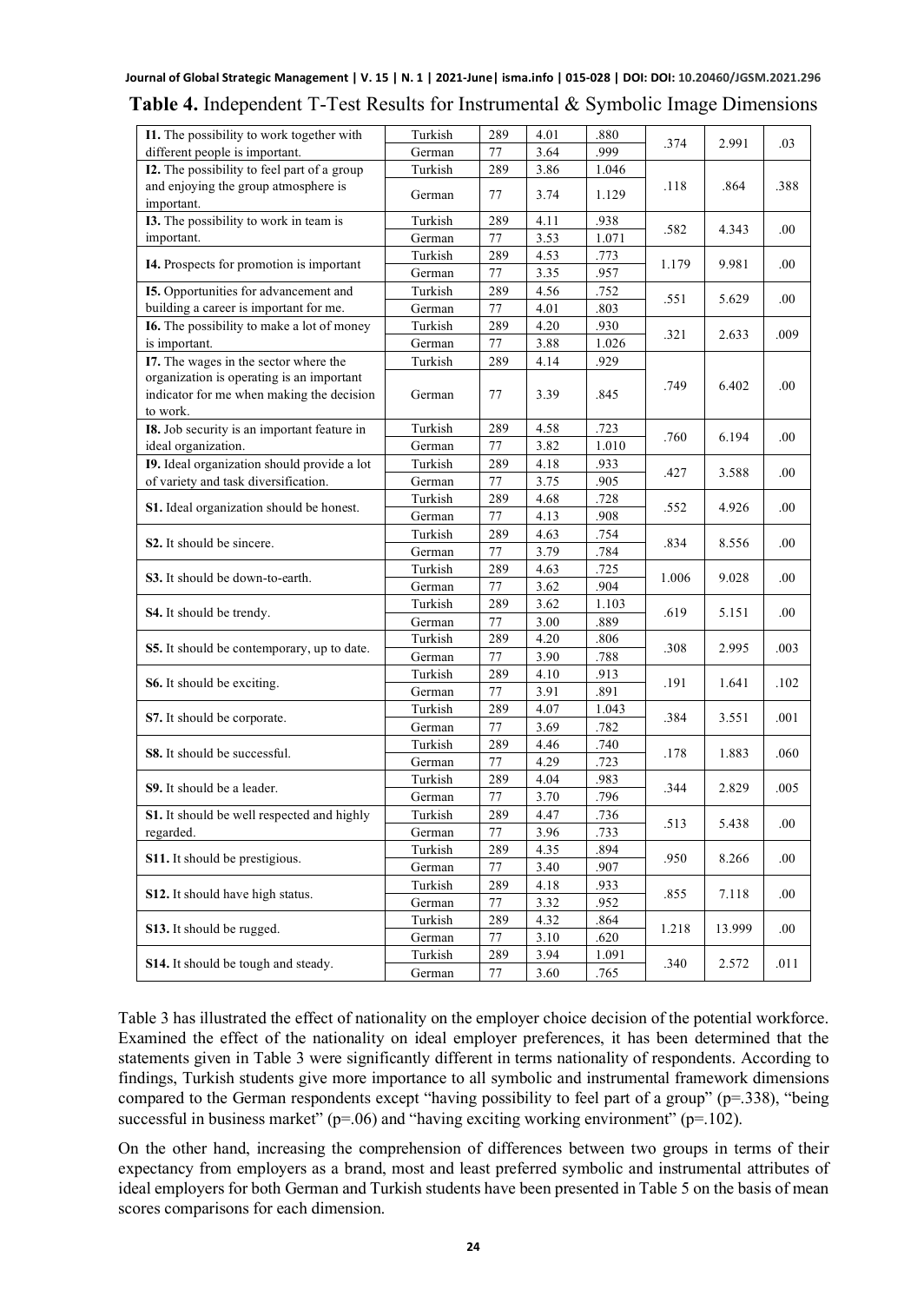| <b>Table 5.</b> Comparison of Employers' Most Preferred Symbolic and Instrumental |
|-----------------------------------------------------------------------------------|
| <b>Attributes Regarding Culture</b>                                               |

|                         | <b>Turkish</b>                                                                                                                                 | Mean | S.D.  |                         | German                                                                                                                                      | Mean | S.D.  |
|-------------------------|------------------------------------------------------------------------------------------------------------------------------------------------|------|-------|-------------------------|---------------------------------------------------------------------------------------------------------------------------------------------|------|-------|
| 1                       | S1. Ideal organization should<br>be honest.                                                                                                    | 4.68 | .728  | $\mathbf{1}$            | S8. It should be successful.                                                                                                                | 4.29 | .723  |
| $\overline{2}$          | S <sub>2</sub> . It should be sincere.                                                                                                         | 4.63 | .754  | $\mathbf{2}$            | S1. Ideal organization should be<br>honest.                                                                                                 | 4.13 | .908  |
| 3                       | S3. It should be down-to-earth.                                                                                                                | 4.63 | .725  | 3                       | <b>I5.</b> Opportunities for advancement<br>and building a career is important<br>for me.                                                   | 4.01 | .803  |
| $\overline{\mathbf{4}}$ | I8. Job security is an important<br>feature in ideal organization.                                                                             | 4.58 | .723  | $\overline{\mathbf{4}}$ | S1. It should be well respected and<br>highly regarded.                                                                                     | 3.96 | .733  |
| 5                       | Opportunities<br>I5.<br>for<br>advancement and building a<br>career is important for me.                                                       | 4.56 | .752  | 5                       | S6. It should be exciting.                                                                                                                  | 3.91 | .891  |
| 6                       | I4. Prospects for promotion is<br>important                                                                                                    | 4.53 | .773  | 6                       | S5. It should be contemporary. up<br>to date.                                                                                               | 3.90 | .788  |
| 7                       | S1. It should be well respected<br>and highly regarded.                                                                                        | 4.47 | .736  | $\overline{7}$          | I6. The possibility to make a lot of<br>money is important.                                                                                 | 3.88 | 1.026 |
| 8                       | S8. It should be successful.                                                                                                                   | 4.46 | .740  | 8                       | I8. Job security is an important<br>feature in ideal organization.                                                                          | 3.82 | 1.010 |
| 9                       | S11. It should be prestigious.                                                                                                                 | 4.35 | .894  | 9                       | S2. It should be sincere.                                                                                                                   | 3.79 | .784  |
| 10                      | S13. It should be rugged.                                                                                                                      | 4.32 | .864  | 10                      | 19. Ideal organization should<br>provide a lot of variety and task<br>diversification.                                                      | 3.75 | .905  |
| 11                      | <b>I6.</b> The possibility to make a lot<br>of money is important.                                                                             | 4.20 | .930  | 11                      | I2. The possibility to feel part of a<br>group and enjoying the group<br>atmosphere is important.                                           | 3.74 | 1.129 |
| 12                      | S5. It should be contemporary.<br>up to date.                                                                                                  | 4.20 | .806  | 12                      | S9. It should be a leader.                                                                                                                  | 3.70 | .796  |
| 13                      | S12. It should have high status.                                                                                                               | 4.18 | .933  | 13                      | S7. It should be corporate.                                                                                                                 | 3.69 | .782  |
| 14                      | 19. Ideal organization should<br>provide a lot of variety and task<br>diversification.                                                         | 4.18 | .933  | 14                      | I1. The possibility to work<br>together with different people is<br>important.                                                              | 3.64 | .999  |
| 15                      | I7. The wages in the sector<br>where the organization is<br>operating is an important<br>indicator for me when making<br>the decision to work. | 4.14 | .929  | 15                      | S3. It should be down-to-earth.                                                                                                             | 3.62 | .904  |
| 16                      | I3. The possibility to work in<br>team is important.                                                                                           | 4.11 | .938  | 16                      | S14. It should be tough and steady.                                                                                                         | 3.60 | .765  |
| 17                      | S6. It should be exciting.                                                                                                                     | 4.10 | .913  | 17                      | I3. The possibility to work in team<br>is important.                                                                                        | 3.53 | 1.071 |
| 18                      | S7. It should be corporate.                                                                                                                    | 4.07 | 1.043 | 18                      | S11. It should be prestigious.                                                                                                              | 3.40 | .907  |
| 19                      | S9. It should be a leader.                                                                                                                     | 4.04 | .983  | 19                      | I7. The wages in the sector where<br>the organization is operating is an<br>important indicator for me when<br>making the decision to work. | 3.39 | .845  |
| 20                      | I1. The possibility to work<br>together with different people is<br>important.                                                                 | 4.01 | .880  | 20                      | I4. Prospects for promotion is<br>important                                                                                                 | 3.35 | .957  |
| 21                      | S14. It should be tough and<br>steady.                                                                                                         | 3.94 | 1.091 | 21                      | <b>S12.</b> It should have high status.                                                                                                     | 3.32 | .952  |
| 22                      | I2. The possibility to feel part<br>of a group and enjoying the<br>group atmosphere is important.                                              | 3.86 | 1.046 | 22                      | S13. It should be rugged.                                                                                                                   | 3.10 | .620  |
| 23                      | S4. It should be trendy.                                                                                                                       | 3.62 | 1.103 | 23                      | S4. It should be trendy.                                                                                                                    | 3.00 | .889  |

On the basis of attributes' mean score, it is seen that the Turkish students give grate importance to "honesty of ideal organization" (Mean score=4.68) and for the German students, on the other hand, same attribute has taken place on the second order (Mean score =4.13). "Being successful" is most crucial attributes for German students (Mean score  $=4.29$ ) while same attribute is the eighth most important factor (Mean score=4.46) affecting their employer choice decision. In other respect, the least important feature as "being trendy" is the same for the two groups of respondents. In light of these findings,  $H_2$  is supported.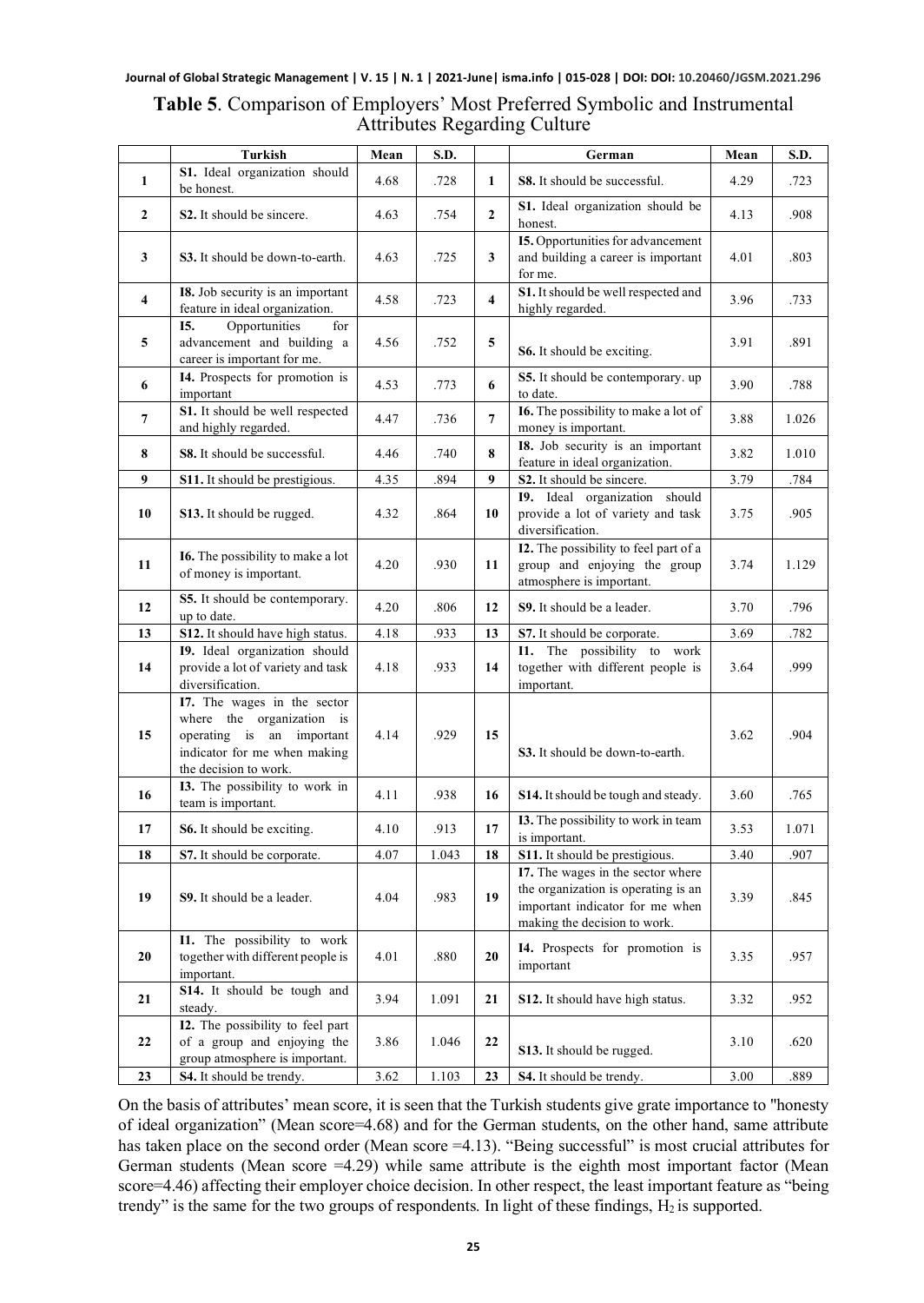# **DISCUSSION**

The concept of employer branding has recently become an important coping strategy with the talent shortages in today's business world. With the employer brand, organizations retain current employees and attract potential employees to the organization. However, there are many factors (age, gender, individual differences, etc.) that shape employer brand expectations of current and potential employees. In this case, organizations should consider these factors in process of building their employer brands. In this context, this study has focused on cultural differences, which is one of these factors, and has broadened our understanding of the employer branding concept by investigating the role of cultural differences. Specifically, this study empirically demonstrated that organizations need different employer branding strategies for employees having a different cultural background, which supports Berthon, Ewing, and Hah (2005).

Additionally, this study extended past studies by focusing on the role of cultural differences in Turkish and German students' expectations from employer branding. For instance, previous studies identified the most significant employer brand attributes in attracting Norwegian students (Sivertzen, Nilsen, and Olafsen, 2013), Sri Lankan and Australian graduating students (Arachchige and Robertson, 2011), Latvian and Turkish respondents (Alniacik et al., 2014). Here, we specifically compared the expectations of Turkish and German students and demonstrated that Turkish respondents attribute importance to "having happy working environment" and "gaining career-enhancing experience" whereas German students give importance to "having a good relationship with colleagues" and "acceptance and belonging within the organization". Besides, this finding also shows that both Turkish and German students attribute more importance to social value in terms of employer brand attractiveness.

In terms of symbolic and instrumental attributes, "honesty of ideal organization" has an influence on employer choice decision of Turkish students whereas "Being successful" is the most important attributes for the German students. On the other hand, although the Turkish and German students attach importance to different employer brand attributes, this study empirically showed that the most preferred employer attributes are involved in the symbolic framework of employer branding. In this context, we demonstrated that symbolic attributes are decisive in employer brand preferences for both Turkish and German students.

Based on this research, we demonstrated that personal differences influence the employment preferences of individuals in terms of the employer brand. In this regard, managers should create and manage their employer brand by taking into consideration the cultural differences of potential and existing employees. Managers should develop customized employer branding strategies rather than standardized employer brand to attract the target applicant group. We also suggest that, in line with the notion that most preferred employer attributes for respondents are symbolic, managers should create their employer brand strategies mainly based on symbolic attributes of the employer brand. On the other hand, this study revealed that respondents attach importance to social value, unlike the factors such as wages and compensation packages. In this context, managers should make an attractive social environment and develop practices increasing social interaction to attract the talented workforce.

# **Limitations and Future Research**

The present study has limitations in the following aspects. First, the sample is drawn from last year graduate and postgraduate students which lacks in diversity. Further research may focus on a more diversified sample in order to increase generalizability of findings. Also, further research may focus on existing employees rather than prospective in order to disentangle the difference between ideal organization and the actual one. Second, data gathered from the sample was bound to self-report. Perhaps, extending the time interval between measurements with longitudinal design could yield increased reliability. Thus, further research done with non- self-reporting measurement techniques may add value for more definite results. Last, research in various sample from understudied cultures would increase our understanding about how the concept differs among cultures.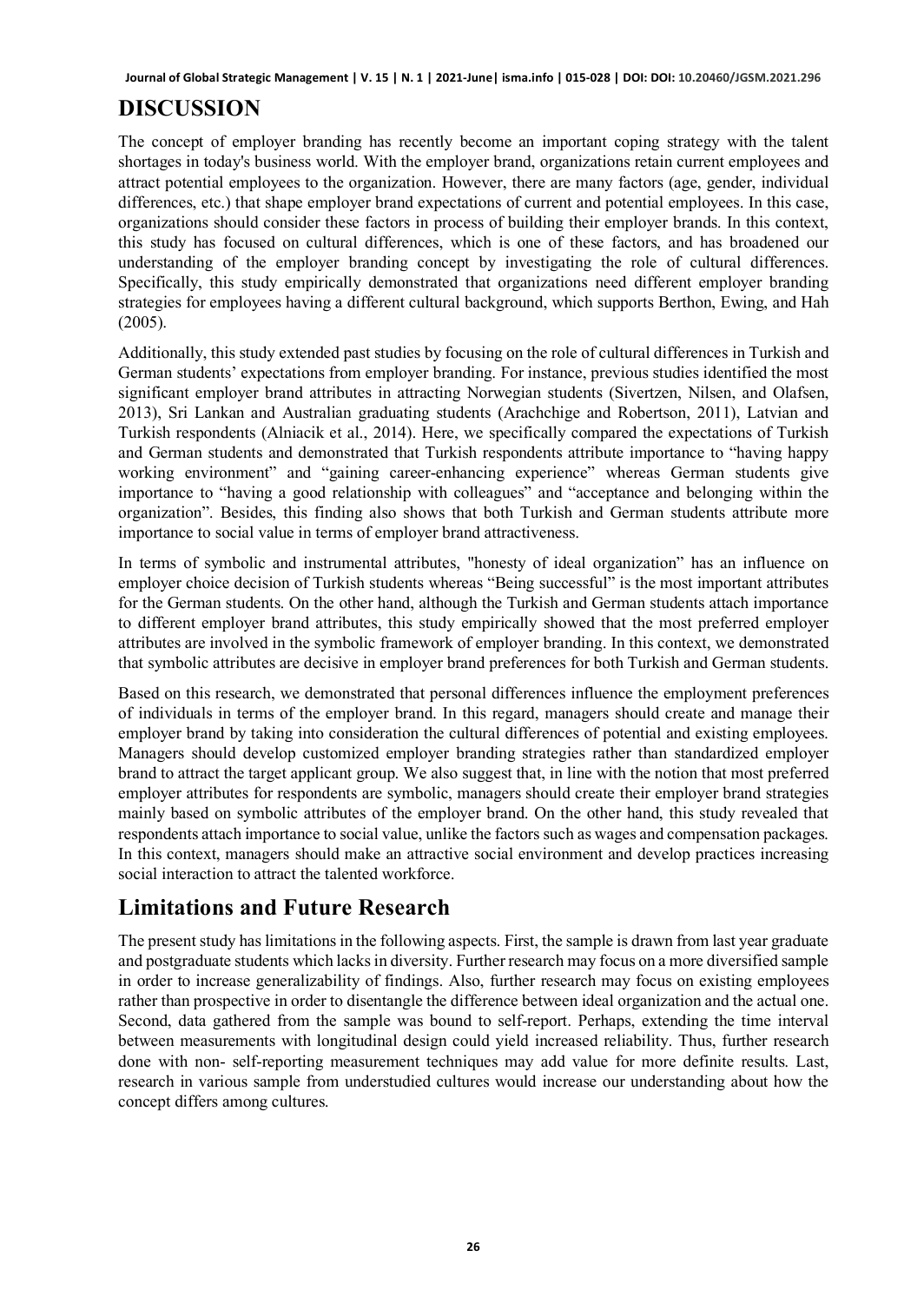# **REFERENCES**

Alniacik, E. and Alniacik, U. (2012), Identifying dimensions of attractiveness in employer branding: effects of age, gender, and current employment status. Procedia-Social and Behavioral Sciences, 58, pp.1336-1343.

Alniacik, E., Alniacik, U., Erat, S. and Akcin, K. (2014). Attracting talented employees to the company: Do we need different employer branding strategies in different cultures?. Procedia-Social and Behavioral Sciences, 150, pp.336-344.

Ambler, T. & Barrow, S. (1996), The employer brand, Journal of Brand Management, 4(3), pp.185–206.

Arachchige, B.J.H. and Robertson, A. (2011), Business Student Perceptions of a Preferred Employer: A Study Identifying Determinants of Employer Branding, IUP Journal of Brand Management, 8, pp.25-46.

Backhaus, K. and Tikoo, S. (2004), Conceptualizing and researching employer branding, Career Development International, 9(5), pp.501-517.

Barney, J.B. (1991), Firm resources and sustained competitive advantage, Journal of Management, Vol. 17, pp.99-120.

Barrow, S. and Mosley, R. (2011), The employer brand: Bringing the best of brand management to people at work, John Wiley & Sons.

Berthon, P. Ewing, M. and Hah, L. L. (2005), Captivating company: dimensions of attractiveness in employer branding, International Journal of Advertising, 24(2), pp.151-172.

Bevan, S. and Wilmott, M. (2002), The ethical employee, The Future Foundation, London.

Cable, D. M. and Turban, D. B. (2001), Establishing the dimensions, sources and value of job seekers' employer knowledge during recruitment, In Research in personnel and human resources management (pp. 115-163), Emerald Group Publishing Limited.

Ewing, M.T., Pitt, L.F., de Bussy, N.M. and Berthon, P. (2002), Employment branding in the knowledge economy, International Journal of Advertising, 21(1), pp. 3–22.

Fernon, D. (2008), Maximising the power of the employer brand, Admap, 494, pp.49.

Gungordu, A., Ekmekcioglu, E. B. and Simsek, T. (2014), An empirical study on employer branding in the context of internal marketing, Journal of Management Marketing and Logistics, 1(1), pp.1-15.

Ito, J., M. Brotheridge, C. and McFarland, K. (2013), Examining how preferences for employer branding attributes differ from entry to exit and how they relate to commitment, satisfaction, and retention, Career Development International, 18(7), pp.732-752.

Joo, B. K. B. and Mclean, G. N. (2006), Best employer studies: A conceptual model from a literature review and a case study, Human resource development review, 5(2), pp.228-257.

Knox, S. and Freeman, C. (2006), Measuring and managing employer brand image in the service industry, Journal of Marketing Management, 22(7-8), pp.695-716.

Lievens, F. (2007), Employer branding in the Belgian Army: The importance of instrumental and symbolic beliefs for potential applicants, actual applicants, and military employees, Human resource management, 46(1), pp.51-69.

Lievens, F. and Highhouse, S. (2003), The relation of instrumental and symbolic attributes to a company's attractiveness as an employer, Personnel Psychology, Vol. 56, pp.75-102.

Lievens, F., Van Hoye, G. and Anseel, F. (2007), Organizational identity and employer image: Towards a unifying framework, British Journal of Management, Vol.18, pp.45-S59.

Mosley, R. W. (2007), Customer experience, organizational culture and the employer brand, Journal of Brand Management, 15(2), pp.123-134.

Rampl, L. V. (2014), How to become an employer of choice: transforming employer brand associations into employer first-choice brands, Journal of Marketing Management, 30(13-14), pp.1486-1504.